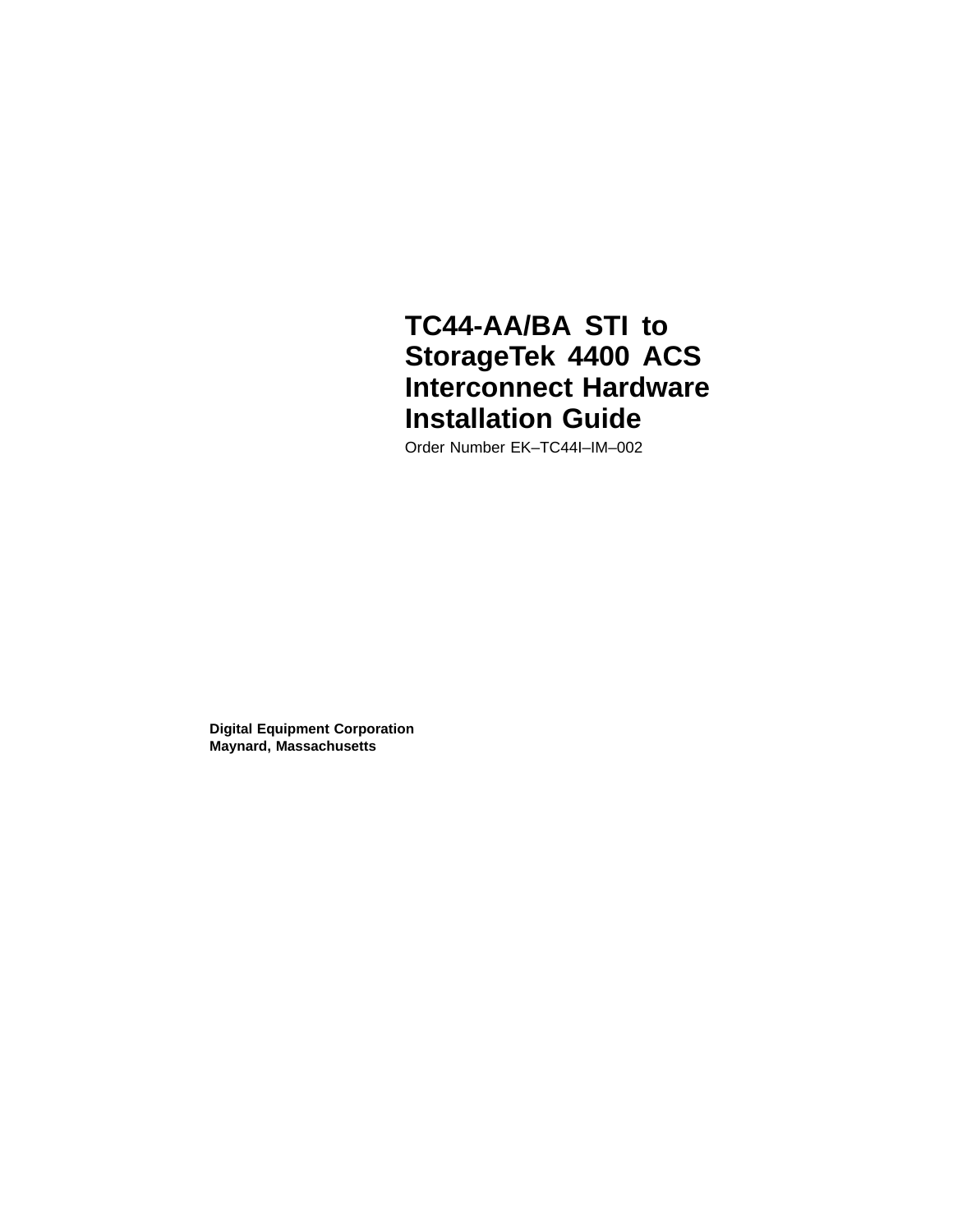## - **Edition, November 1990**

#### **Edition, December 1993**

The information in this document is subject to change without notice and should not be construed as a commitment by Digital Equipment Corporation. Digital Equipment Corporation assumes no responsibility for any errors that may appear in this document.

No responsibility is assumed for the use or reliability of software on equipment that is not supplied by Digital Equipment Corporation or its affiliated companies.

Restricted Rights: Use, duplication, or disclosure by the U.S. Government is subject to restrictions set forth in subparagraph (c)(1)(ii) of the Rights in Technical Data and Computer Software clause at DFARS 252.227-7013.

© Digital Equipment Corporation 1993.

All Rights Reserved.

The following are trademarks of Digital Equipment Corporation: Digital, VAX, and the DIGITAL logo.

The following are third party trademarks:

StorageTek is a registered trademark of Storage Technology Corporation.

IBM is a registered trademark of International Business Machines Corporation.

UL is a registered trademark of Underwriters Laboratories.

CSA is a registered trademark of Canadian Standards Association.

**FCC NOTICE:** The equipment described in this manual generates, uses and may emit radio frequency energy. The equipment has been type tested and found to comply with the limits for a class A computing device pursuant to Subpart J of part 15 of FCC rules, which are designed to provide reasonable protection against such radio frequency interference when operating in a commercial environment. Operation of this equipment in a residential area may cause interference, in which case the user at his own expense may be required to take measures to correct the interference.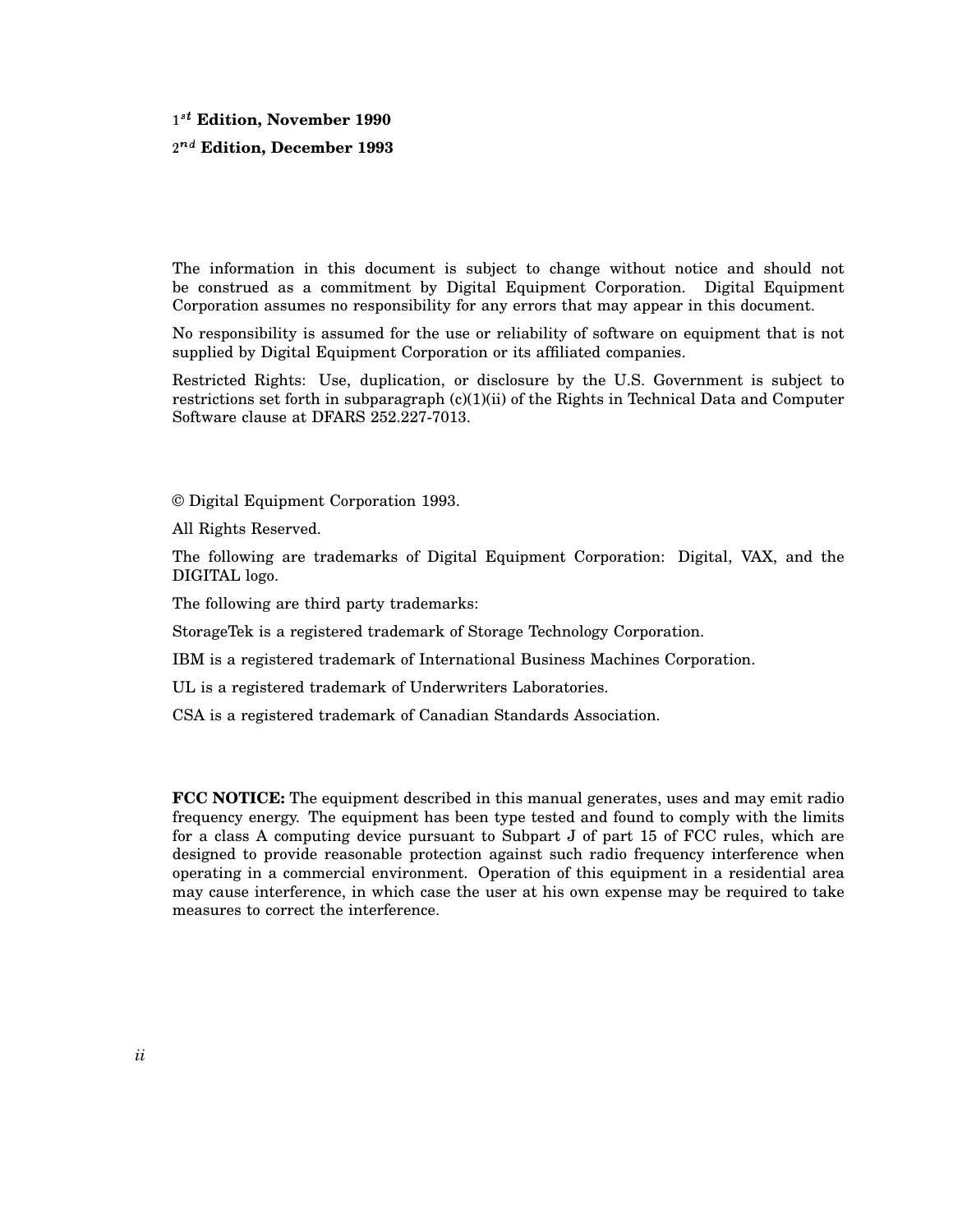# **Contents**

## Preface vii

## Chapter 1 Introduction

## Chapter 2 Installation

| 2.1 |       |         | Unpacking the TC44–AA/BA STI to FIPS-60 Interconnect $\dots \dots \dots \dots \dots \dots \dots \dots 2-1$ |  |
|-----|-------|---------|------------------------------------------------------------------------------------------------------------|--|
| 2.2 |       |         | Installing the TC44-AA/BA STI to FIPS-60 Interconnect in a Cabinet 2–3                                     |  |
| 2.3 |       |         |                                                                                                            |  |
|     | 2.3.1 |         |                                                                                                            |  |
|     | 2.3.2 |         |                                                                                                            |  |
|     | 2.3.3 |         |                                                                                                            |  |
| 2.4 |       |         |                                                                                                            |  |
|     | 241   |         |                                                                                                            |  |
|     |       | 2.4.1.1 |                                                                                                            |  |
|     |       | 2.4.1.2 |                                                                                                            |  |
|     |       | 2.4.1.3 |                                                                                                            |  |
|     |       | 2.4.1.4 |                                                                                                            |  |
|     |       | 2.4.1.5 |                                                                                                            |  |
| 2.5 |       |         |                                                                                                            |  |
|     | 2.5.1 |         |                                                                                                            |  |
|     | 2.5.2 |         |                                                                                                            |  |
|     | 2.5.3 |         |                                                                                                            |  |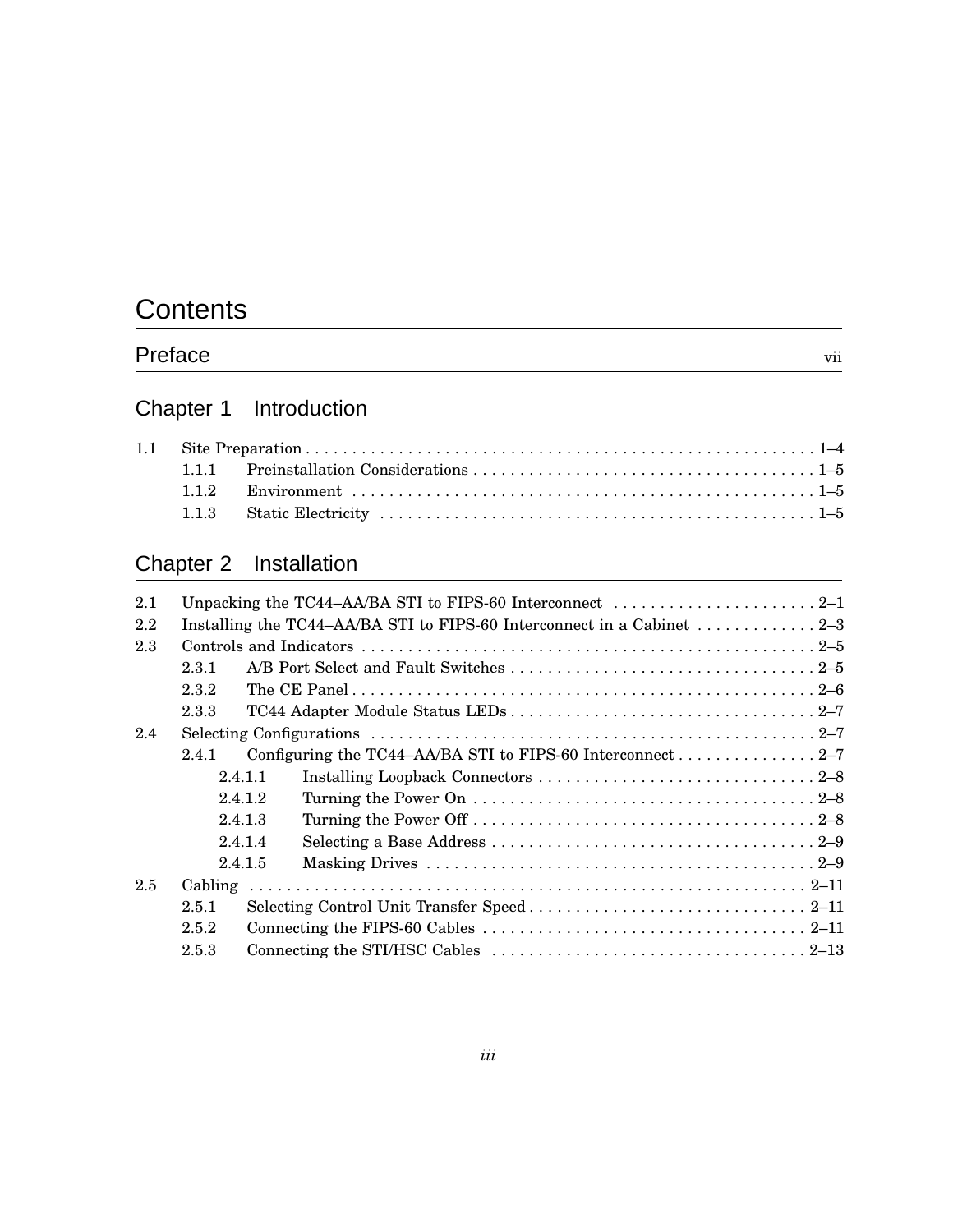## Chapter 3 Verification and Error Indications

|     | 3113 |  |
|-----|------|--|
|     | 3114 |  |
| 3.2 |      |  |

## Appendix A Specifications

## Figures

| $1 - 1$ | TC44-AA/BA and TA92 $\ldots$ , $\ldots$ , $\ldots$ , $\ldots$ , $\ldots$ , $\ldots$ , $\ldots$ , $\ldots$ , $\ldots$ , $\ldots$ |
|---------|---------------------------------------------------------------------------------------------------------------------------------|
| $1 - 2$ |                                                                                                                                 |
| $1 - 3$ |                                                                                                                                 |
| $1 - 4$ |                                                                                                                                 |
| $2 - 1$ |                                                                                                                                 |
| $2 - 2$ |                                                                                                                                 |
| $2 - 3$ |                                                                                                                                 |
| $2 - 4$ |                                                                                                                                 |
| $2 - 5$ |                                                                                                                                 |
| $2 - 6$ |                                                                                                                                 |
| $2 - 7$ |                                                                                                                                 |
| $2 - 8$ |                                                                                                                                 |
| $2 - 9$ |                                                                                                                                 |

## **Tables**

| Voltage, Frequency and Power Consumption Specifications $A-1$ |
|---------------------------------------------------------------|
|                                                               |
|                                                               |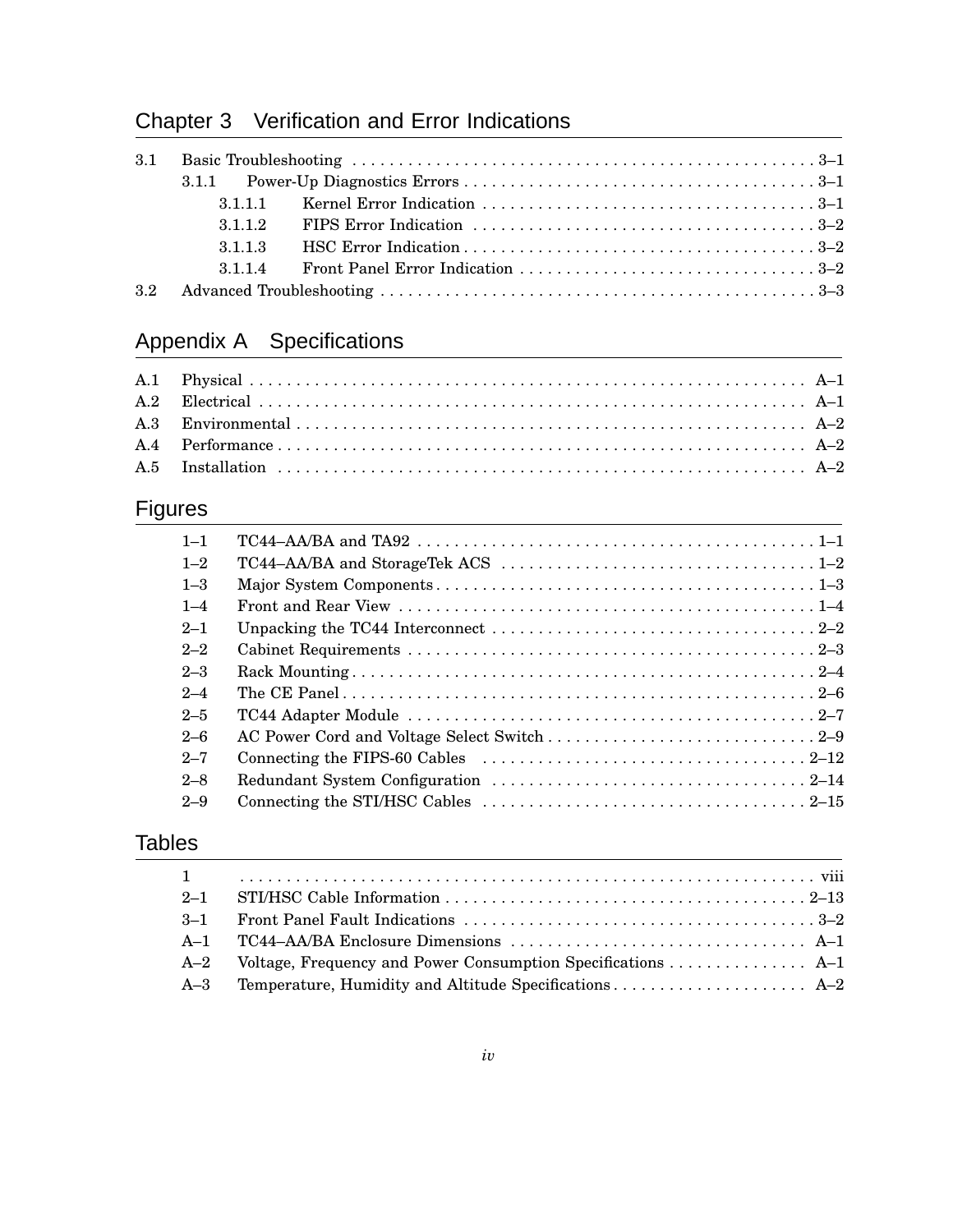## **Preface**

This manual provides the information necessary for installing and performing basic troubleshooting on the TC44 Standard Tape Interface (STI) to Federal Information Processing Standard (FIPS–60) Interconnect.

The information in this manual is for the Digital-trained Customer Services technician qualified to service TA9x and HSC units, and is intended to address the installer's need for information on the TC44 Interconnect.

### **Structure of the Manual**

Chapter 1 provides general information and describes the physical characteristics of the TC44 Interconnect. This chapter also contains the electrical, mechanical, and environmental specifications.

Chapter 2 provides information on installing and configuring the TC44 Interconnect.

Chapter 3 provides information on basic error interpretation and troubleshooting.

Appendix A provides physical, electrical, and environmental specifications.

### **Related Documentation**

- TC44–AA/BA STI to StorageTek 4400 ACS Interconnect Maintenance Manual (EK–TC44I–TM)
- HSC Installation Manual (EK–HSCMN–IN)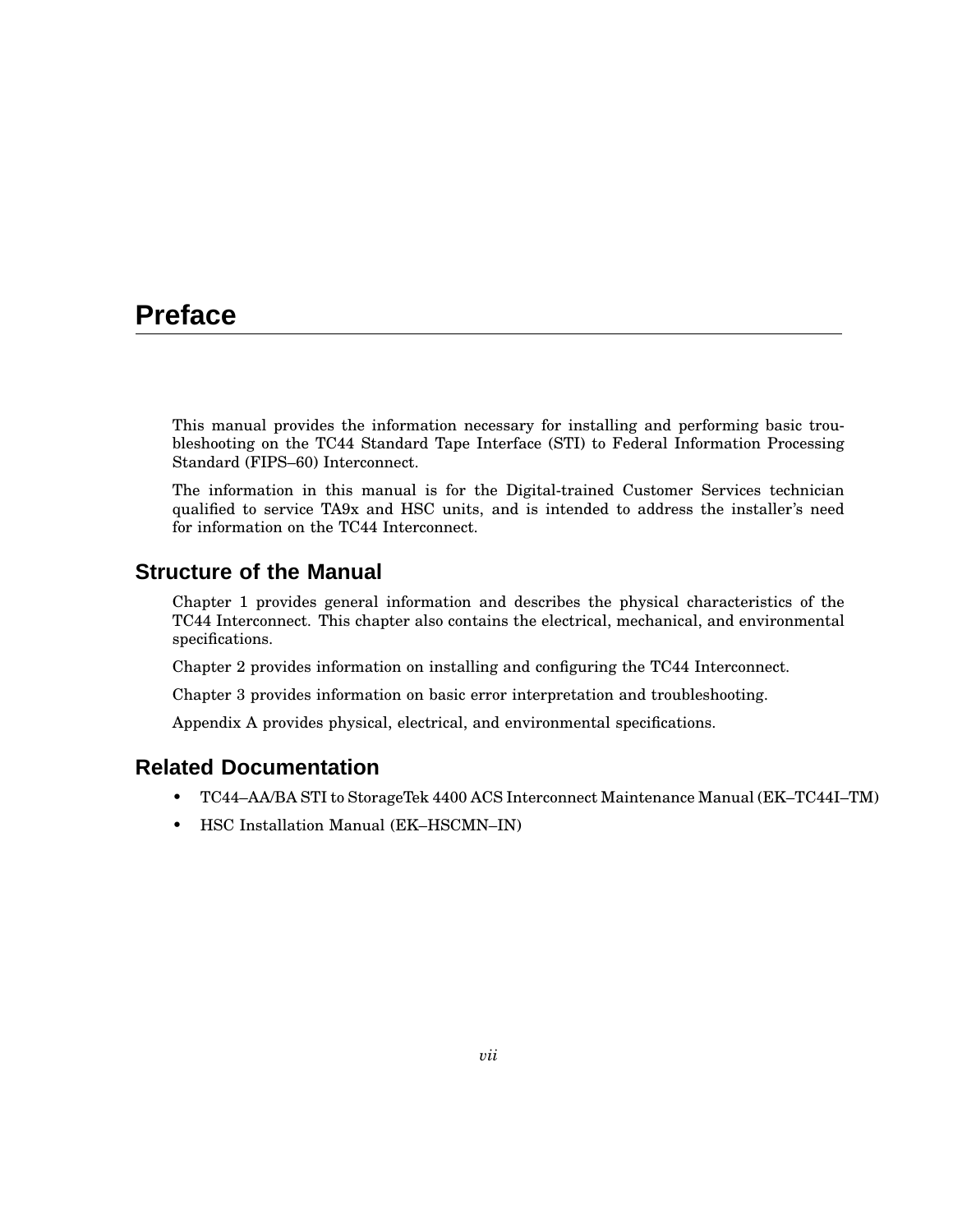## **Conventions**

Table 1 lists the conventions observed in this manual.

| Table 1:       |                                                                                                                            |  |
|----------------|----------------------------------------------------------------------------------------------------------------------------|--|
| Convention     | <b>Meaning</b>                                                                                                             |  |
| <b>NOTE</b>    | Highlights important information or provides explanations.                                                                 |  |
| <b>CAUTION</b> | Highlights areas that could cause damage to the equipment.                                                                 |  |
| a,b,c          | Lowercase italics used in CE Panel Display examples represent variables that<br>change based on the type of configuration. |  |
| key            | Press the specified key. For example, Return indicates that you should press<br>the Return Key.                            |  |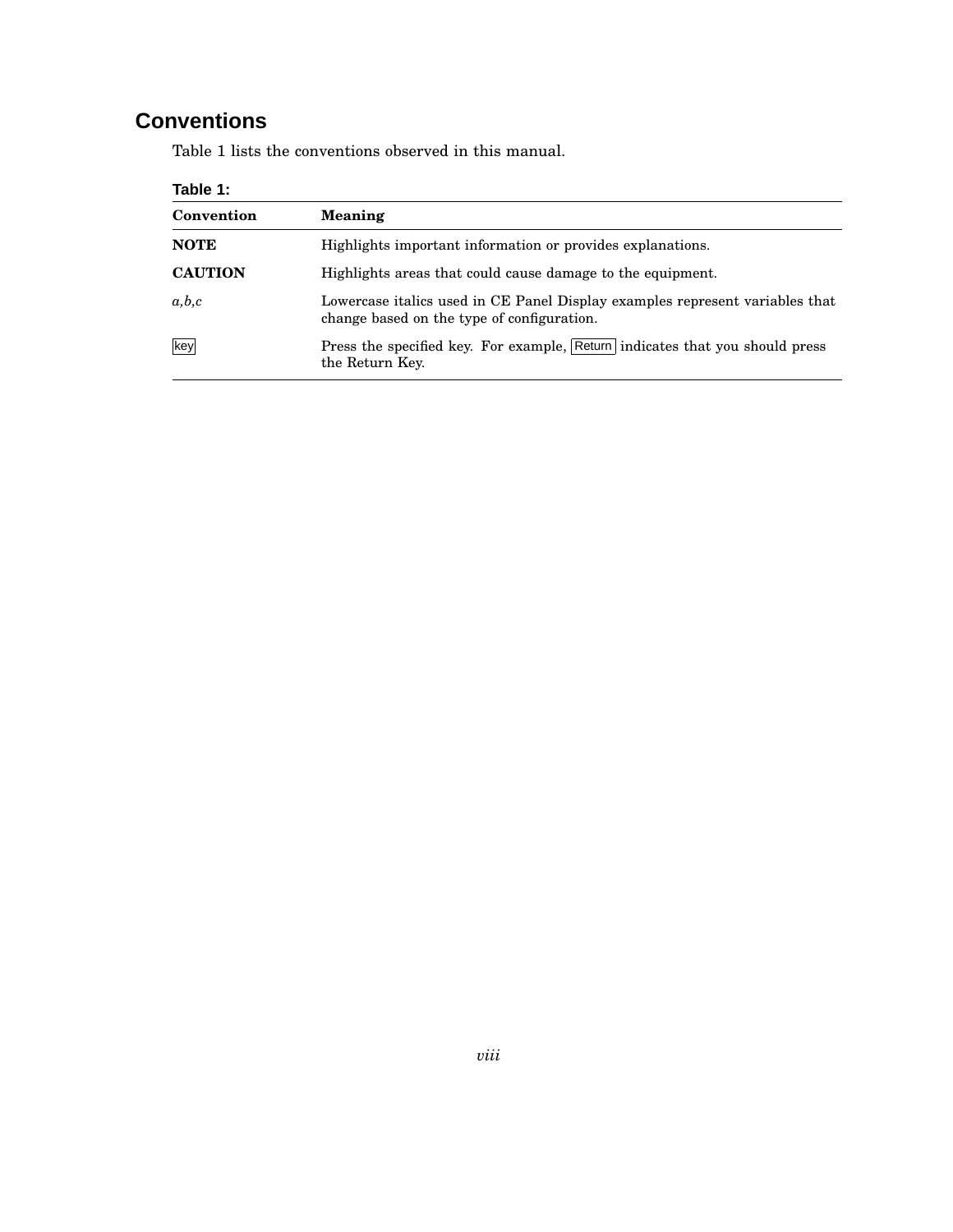# **Chapter 1**

## **Introduction**

The TC44–AA/BA two channel Digital interface (STI) to IBM® interface (FIPS–60) Interconnect is designed to allow a VAX system to access a Storage Technology Automated Cartridge System (StorageTek®ACS) or a Digital TA92 standalone tape subsystem. When configured with the StorageTek ACS, client-level software is loaded on the VAX to communicate to the tape library server over an Ethernet link. This software translates the VAX operating system tape commands into StorageTek ACS commands to control the library robotics. Simplified configuration diagrams are shown in Figure 1–1 and Figure 1–2.





LJ-03697-TI0

*Introduction 1–1*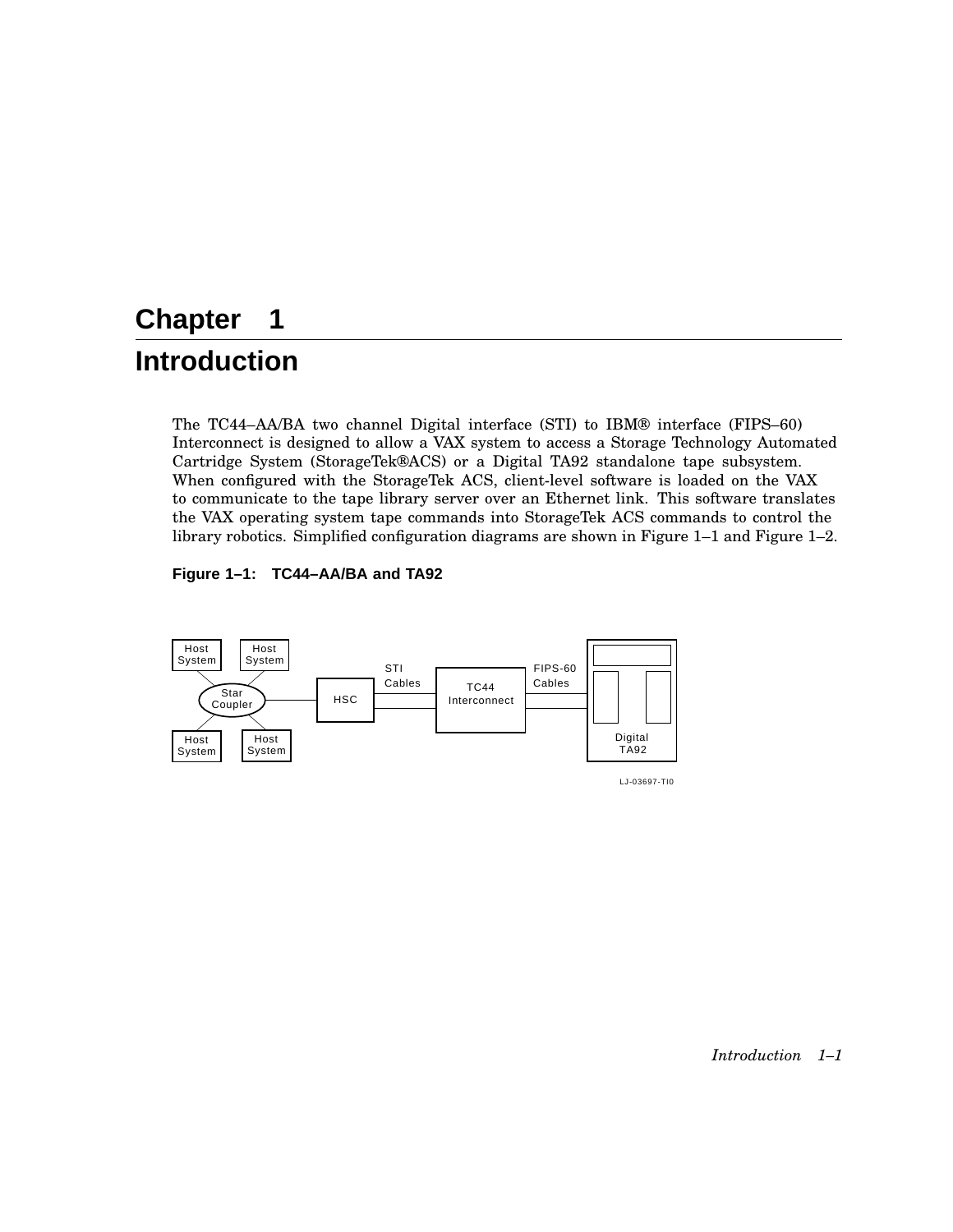



The TC44 Interconnect hardware is a standard rack-mountable, user-transparent system. The major system components are listed below (See Figure 1–3):

- The FIPS–60 converter module
- Two TC44 Adapter Module

#### *1–2 Introduction*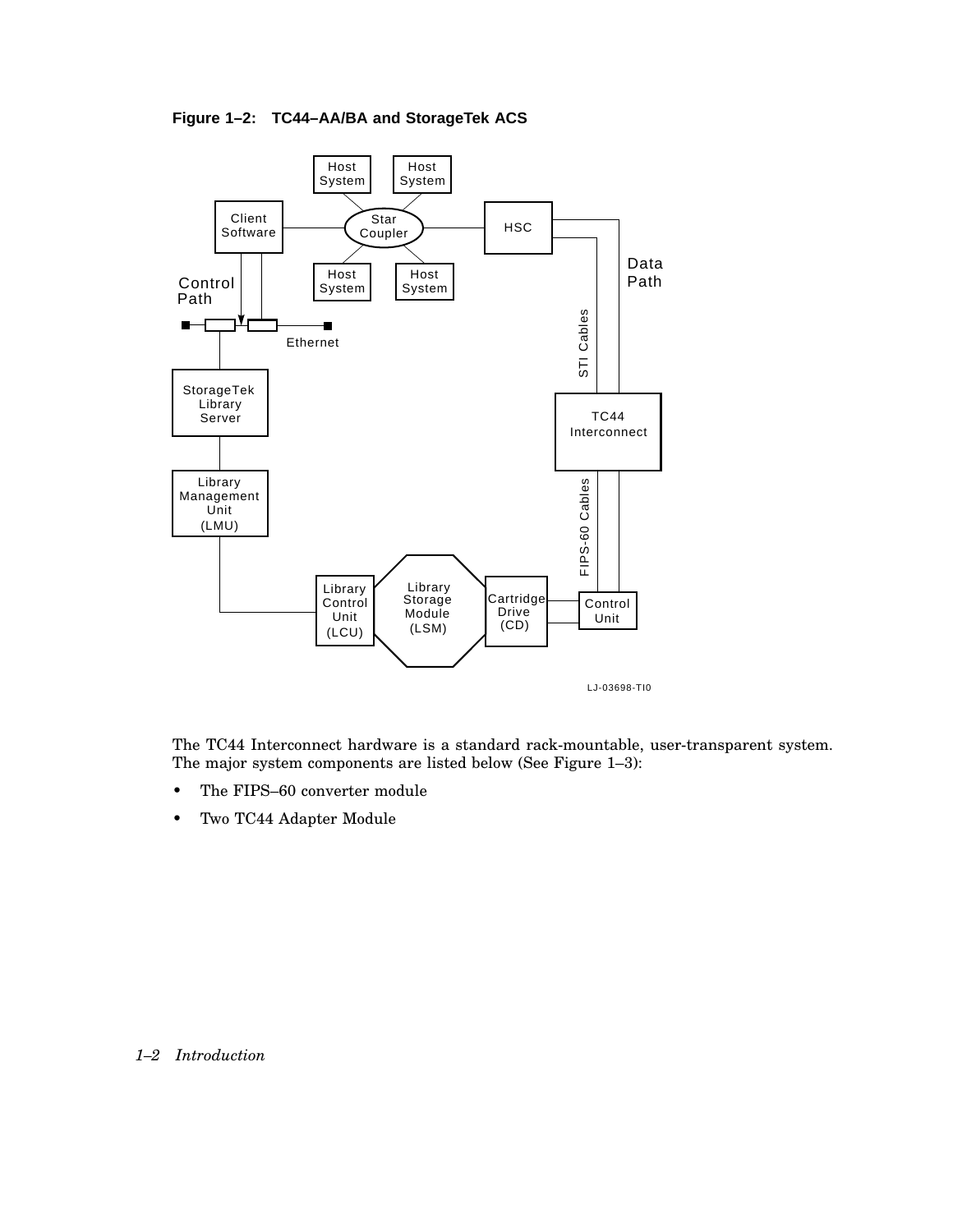



The following supporting components are housed in the same enclosure:

- One power supply
- Two fans
- One voltage select switch
- One customer engineer (CE) panel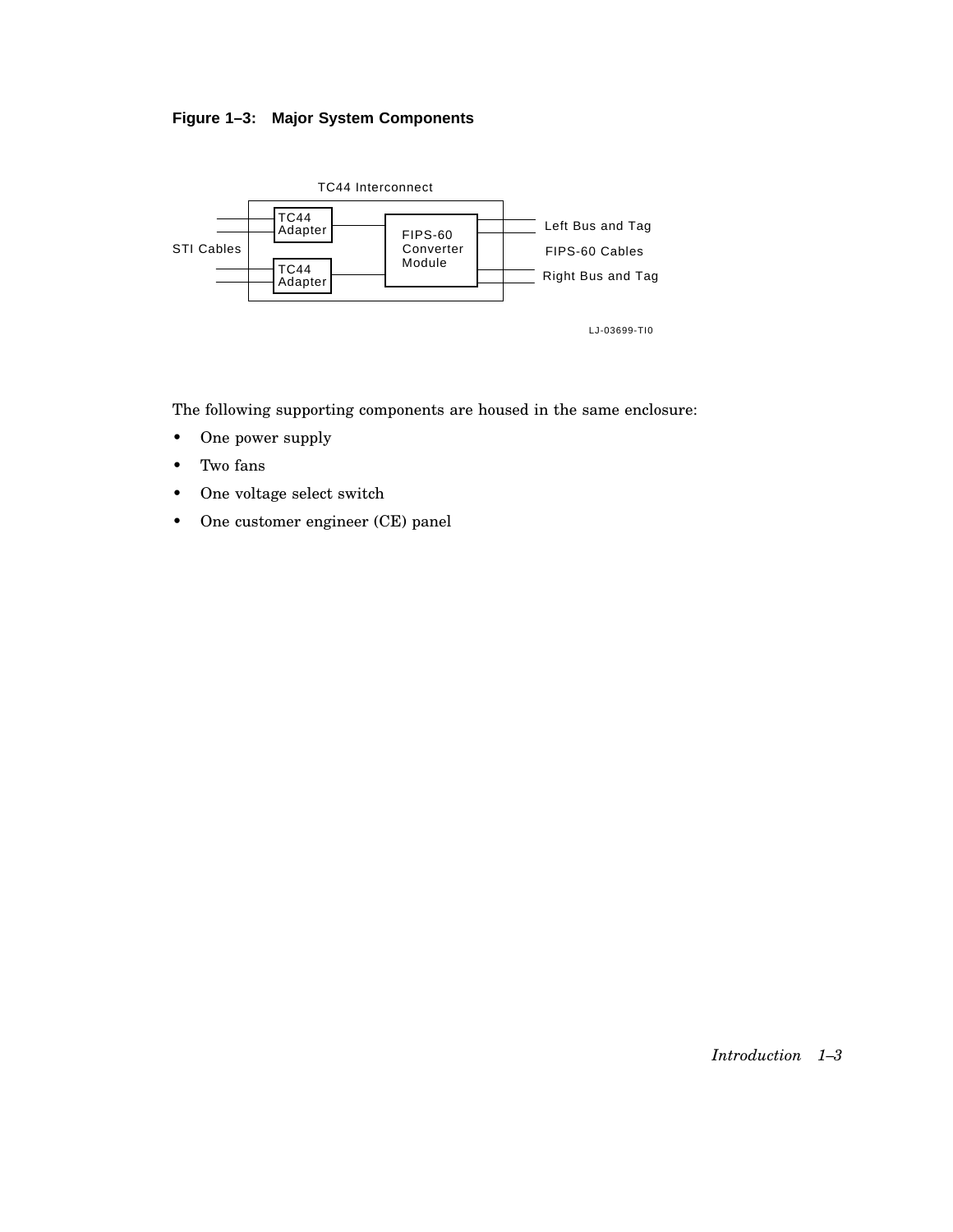



### **1.1 Site Preparation**

Computer systems and peripherals may be affected by static discharge, temperature changes, and humidity. These conditions may cause poor operation and affect the dependability of the equipment. Good site planning can minimize these effects and make the installation process easier.

#### *1–4 Introduction*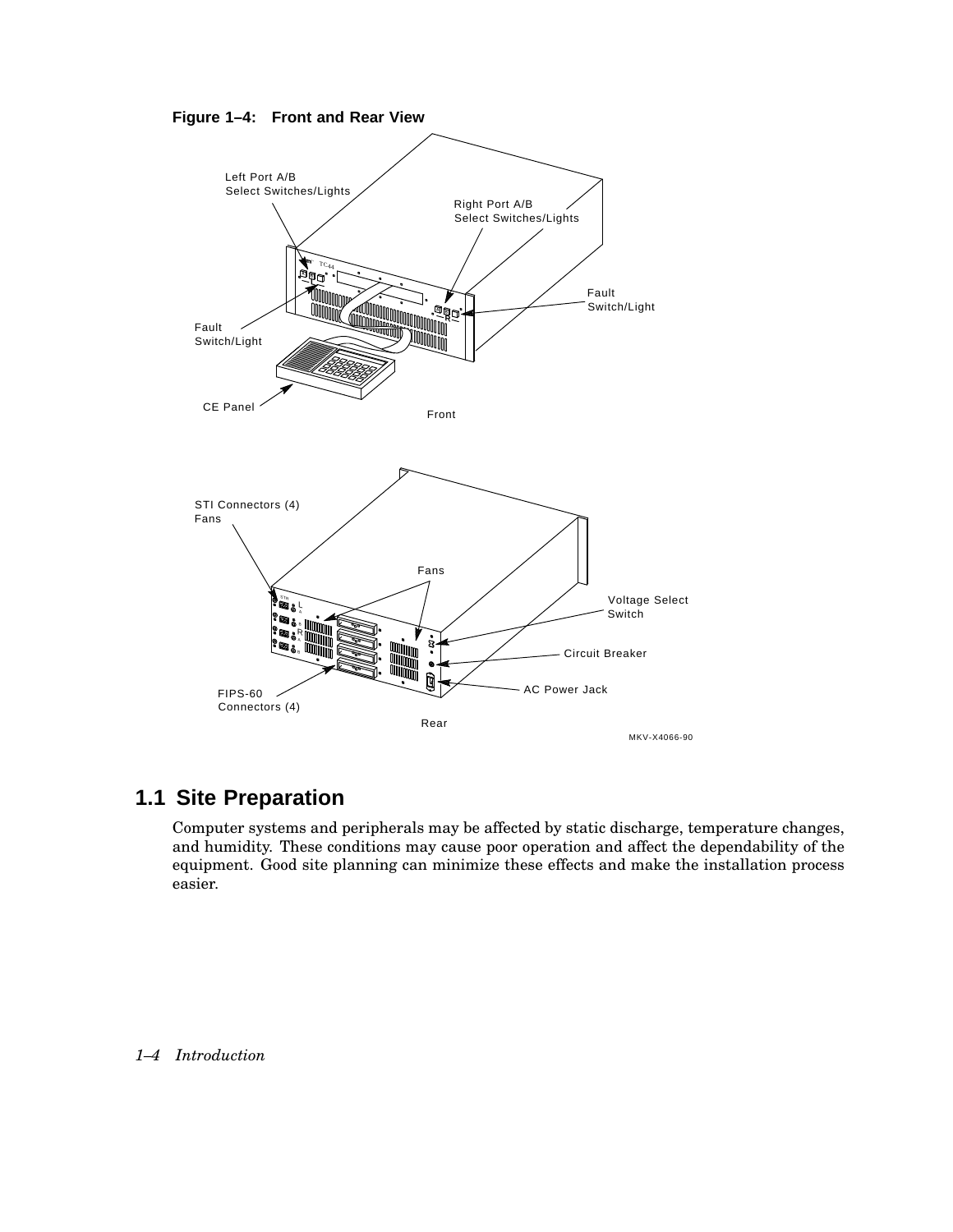### **1.1.1 Preinstallation Considerations**

#### **Space**

It is recommended that the TC44 Interconnect be installed in a cabinet. Allow enough space so the cabinet doors can be opened to service the unit and the air circulation is not obstructed. Run the power cord and data cables in areas where no one will step on or trip over them and ensure that all the STI and FIPS–60 cables reach the cabinet without needing to be stretched.

#### **Note**

If the FIPS–60 cables are routed prior to installation of the hardware, ensure that the dark colored connectors are located where the TC44 Interconnect will be installed and the light colored connectors are located where the control unit will be installed.

#### **Power**

Primary power is provided and installed by the customer. This circuit must meet all national and local codes that apply to it. It is important that the TC44 Interconnect receive well regulated power. Do not connect the TC44 Interconnect to a circuit that supplies power to equipment such as air conditioners, office copiers or coffee pots. If power disturbances cannot be prevented and they adversely effect the TC44 Interconnect, it is the customer's responsibility to provide the necessary power conditioning equipment to ensure the correct operation of the TC44 Interconnect.

Because the TC44 Interconnect requires 3.0 A maximum at 120 Vac, it may be plugged into the same circuit as other system components, as long as the total current does not exceed the circuit capability. This circuit must be stable without any electrical noise, and provide a good system ground. Do not use extension cords.

#### **1.1.2 Environment**

The system that controls the environment should be capable of maintaining the recommended temperature and humidity ranges year-round. (See Section A.3.) This system should filter the air to remove dust and other particles, as well as provide an even distribution of the air to prevent hot areas in the room where the TC44 Interconnect is installed. Keep the TC44 Interconnect away from heaters and direct sunlight.

#### **1.1.3 Static Electricity**

Static discharge is a common problem for any electronic device and may cause lost data, equipment downtime, and other problems. The most common source of static electricity is the movement of people in contact with carpets and clothing. Low humidity allows a large amount of static charge to build up. To minimize problems with static electricity:

- Maintain more than 40% relative humidity
- Place the TC44 Interconnect away from the heavy traffic areas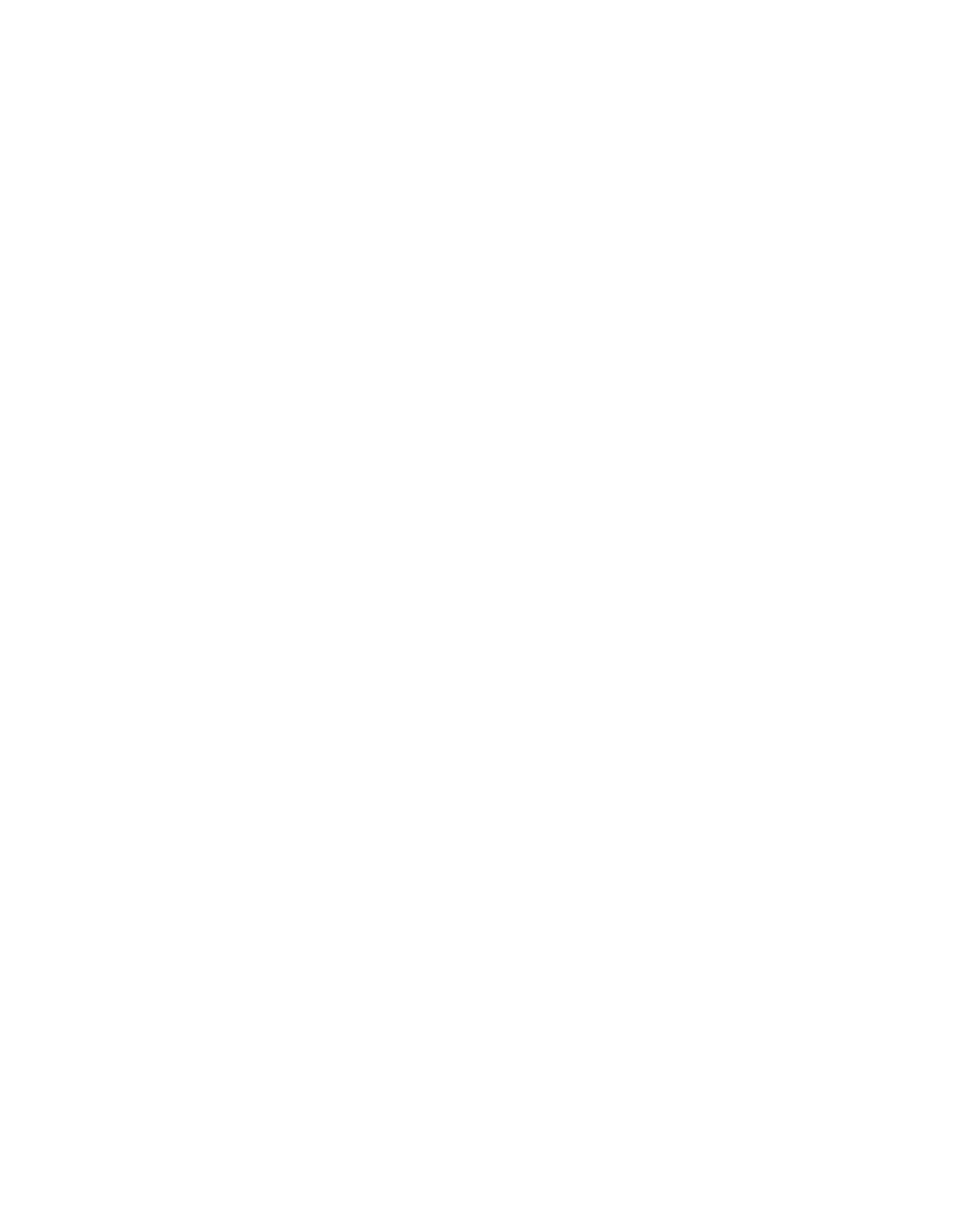# **Chapter 2**

## **Installation**

This chapter contains all the necessary information for a successful installation and subsequent checkout of the TC44 Interconnect. No assembly of equipment is required.

The topics covered in this chapter are:

- Unpacking
- Installation
- Controls and indicators
- Selecting configurations
- Cabling

### **2.1 Unpacking the TC44–AA/BA STI to FIPS-60 Interconnect**

Place a check mark  $(\surd)$  in each box as you complete the task:

 $\Box$  Open the shipping carton and check the contents. Save the carton and shipping material.

- $\Box$  Remove the shipping restraint from the top of the TC44 Interconnect.
- $\Box$  Remove the TC44 Interconnect from the shipping carton.
- $\Box$  Remove the TC44 Interconnect from the plastic bag.

*Installation 2–1*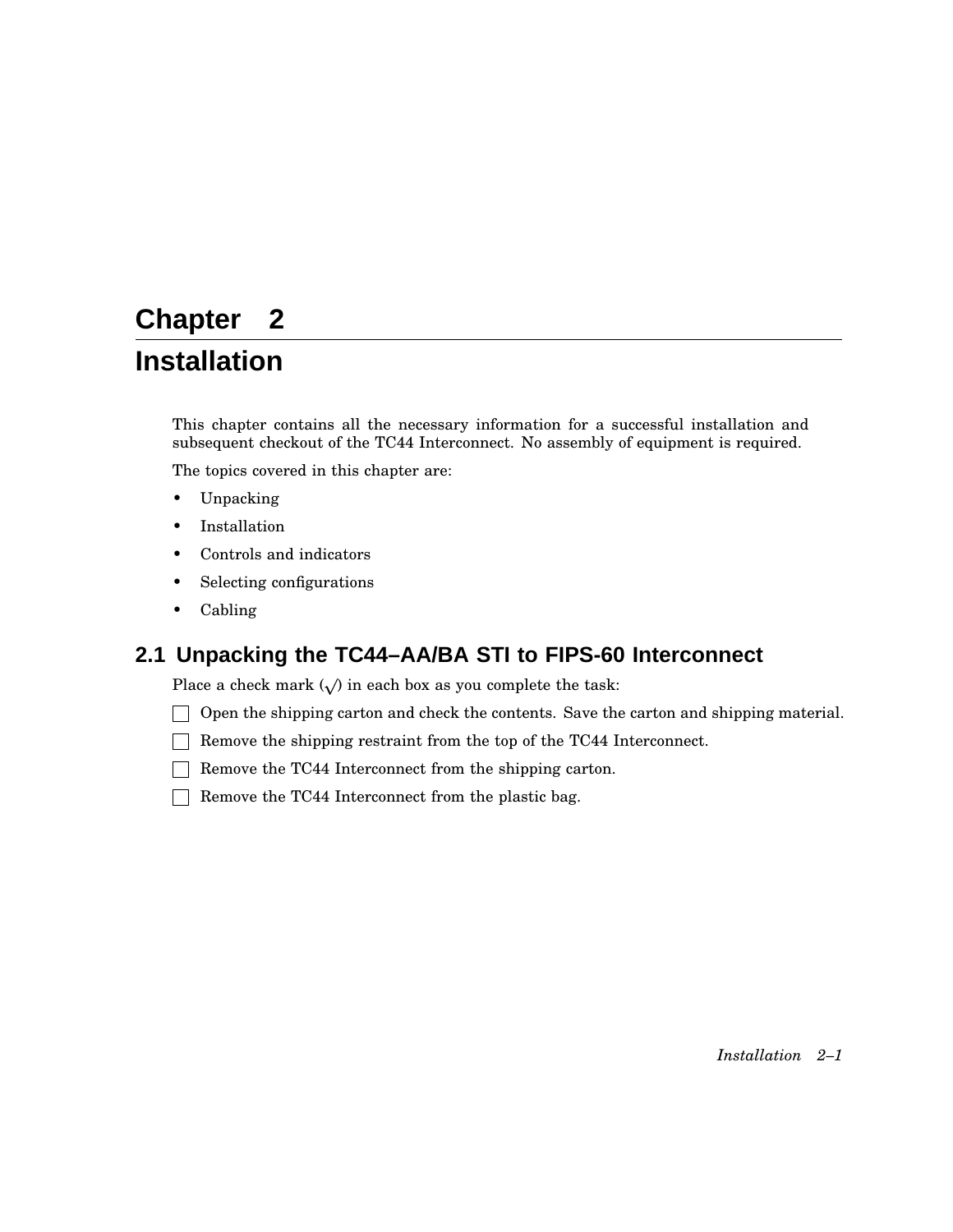Also contained in the shipping carton are:

- 1 pair of mounting rails with hardware
- 1 power cord
- 4 terminators (2 bus and 2 tag)
- 1 installation guide
- 2 loopback connectors (1 bus and 1 tag)

Figure 2–1 shows the contents of the TC44 Interconnect.

**Figure 2–1: Unpacking the TC44 Interconnect**



If there are any missing items:

- $\Box$  Identify the missing pieces.
- $\Box$  Contact your sales representative and delivery agent.

If there is any damage:

- $\Box$  Identify the damaged parts.
- Contact your sales representative and delivery agent.

#### *2–2 Installation*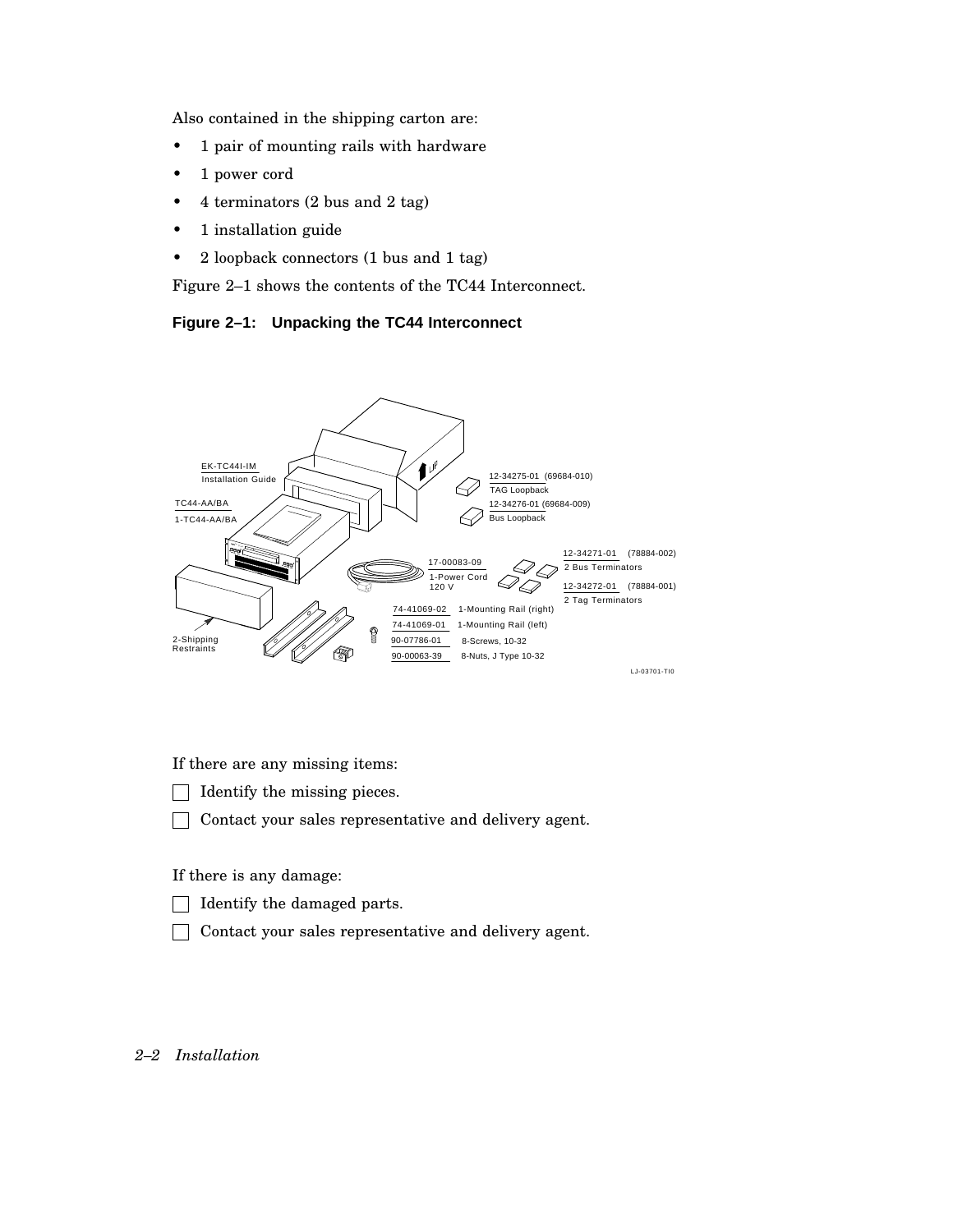## **2.2 Installing the TC44–AA/BA STI to FIPS-60 Interconnect in a Cabinet**

Place a check mark  $(\sqrt{})$  in each box as you complete the task:

- $\Box$  Verify that the TC44 Interconnect and rails fit into the rack (Figure 2–2).
- $\Box$  Install the two mounting rails inside the rack as shown in Figure 2–3.
- Slide the TC44 Interconnect into the cabinet on the rails.
- $\Box$  Install and secure the four mounting screws in the front panel.



**Figure 2–2: Cabinet Requirements**

*Installation 2–3*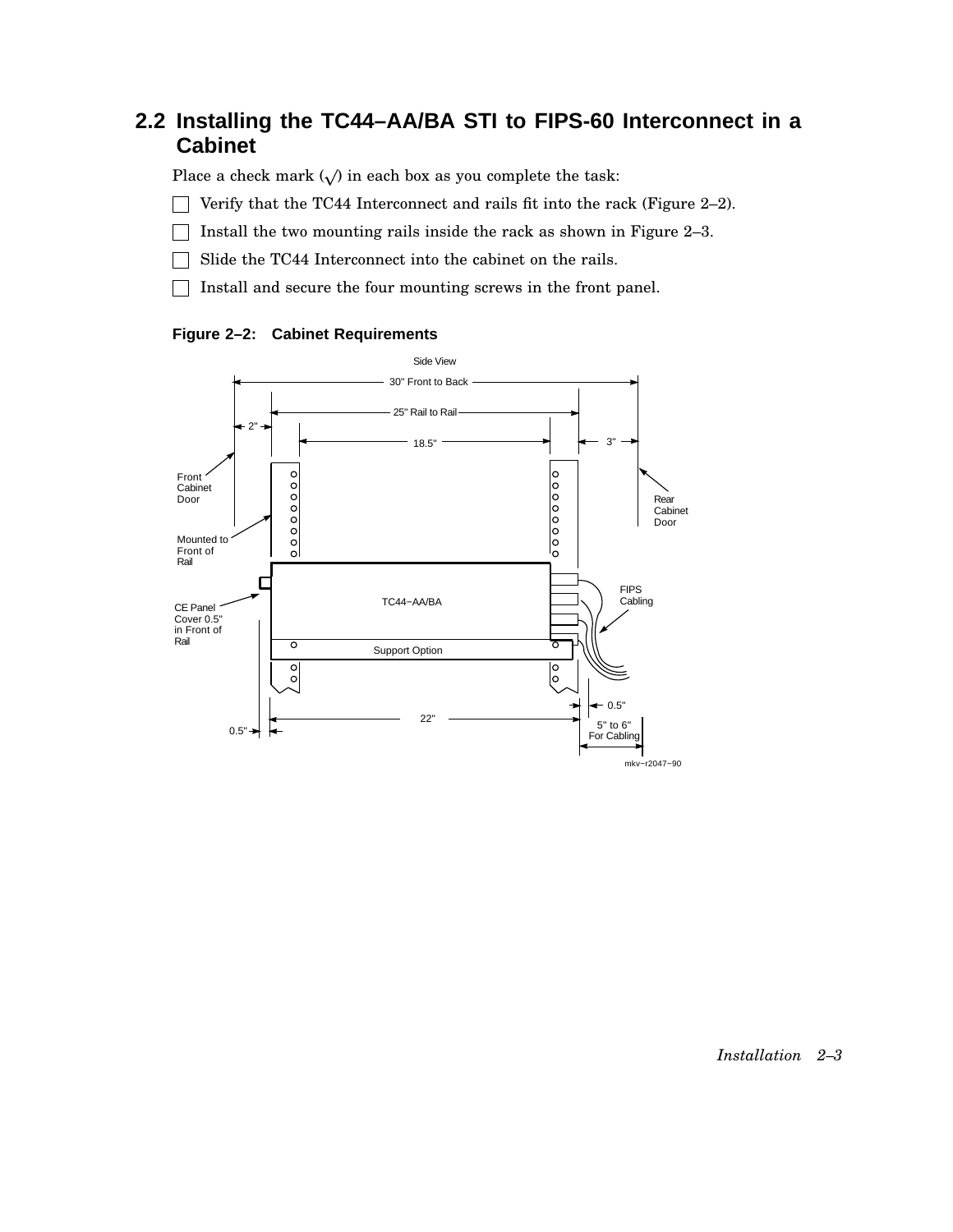**Figure 2–3: Rack Mounting**



#### *2–4 Installation*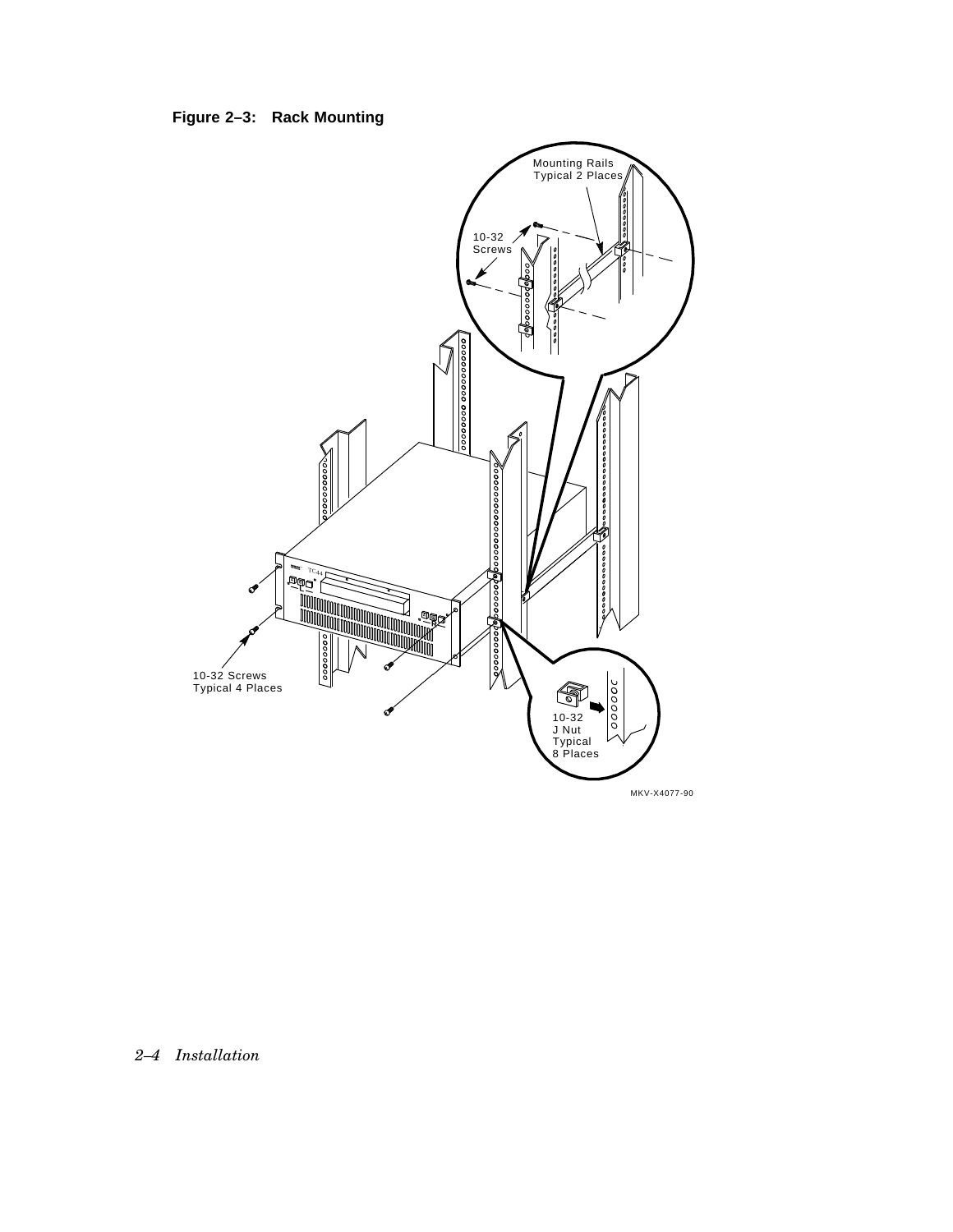### **2.3 Controls and Indicators**

The section describes the various input and output devices in the TC44 Interconnect.

#### **2.3.1 A/B Port Select and Fault Switches**

The front panel of the TC44 Interconnect has two sets of switches, one on the left and one on the right.

- The left set of switches enables or disables access to the tape drives connected to the STI ports located in the top right corner of the rear panel and the FIPS-60 ports located in the top center of the rear panel.
- The right set of switches enables or disables access to the tape drives connected to the STI ports located in the bottom right corner of the rear panel and the FIPS-60 ports located in the bottom center of the rear panel.

Each TC44 Adapter Module will communicate with up to four tape drives. Each TC44 Interconnect contains two adapters, so it can access up to eight tape drives. The eight tape drives are numbered consecutively starting from a base address that is selected using the CE Panel. The left TC44 Adapter Module uses drives numbered base address + 0, base address + 2, base address + 4 and base address + 6. The right TC44 Adapter Module uses drives numbered base address + 1, base address + 3, base address + 5, and base address + 7.

When set to the on (in) position, the port select A or B switch allows the Hierarchical Storage Controller (HSC) to access port A or B. When port select A and B switches are enabled, the TC44 Adapter Module samples each port until one receives a command to go on line. Until a port goes on line, communications with the HSC are limited to very few commands.

Placing the port select switch in the off (out) position with the port on line causes the formatter to alert the HSC. After completing the current operation, the HSC disconnects the port and places it off line.

Each switch has an internal LED that is used to light the switch cap. The port select LED lights if the port is on line or if an error has been detected and the fault switch has been pressed. The Fault LED lights when a potentially fatal error has been detected in the formatter. (Even though an error has occurred, the formatter still attempts to communicate to the HSC per the STI Specification. See Chapter 3 for additional error information.)

#### **Note**

Unless there is a problem, never release the A or B Port Select switches if the port is active. An active port is indicated when an A or B Port Select switch is lit.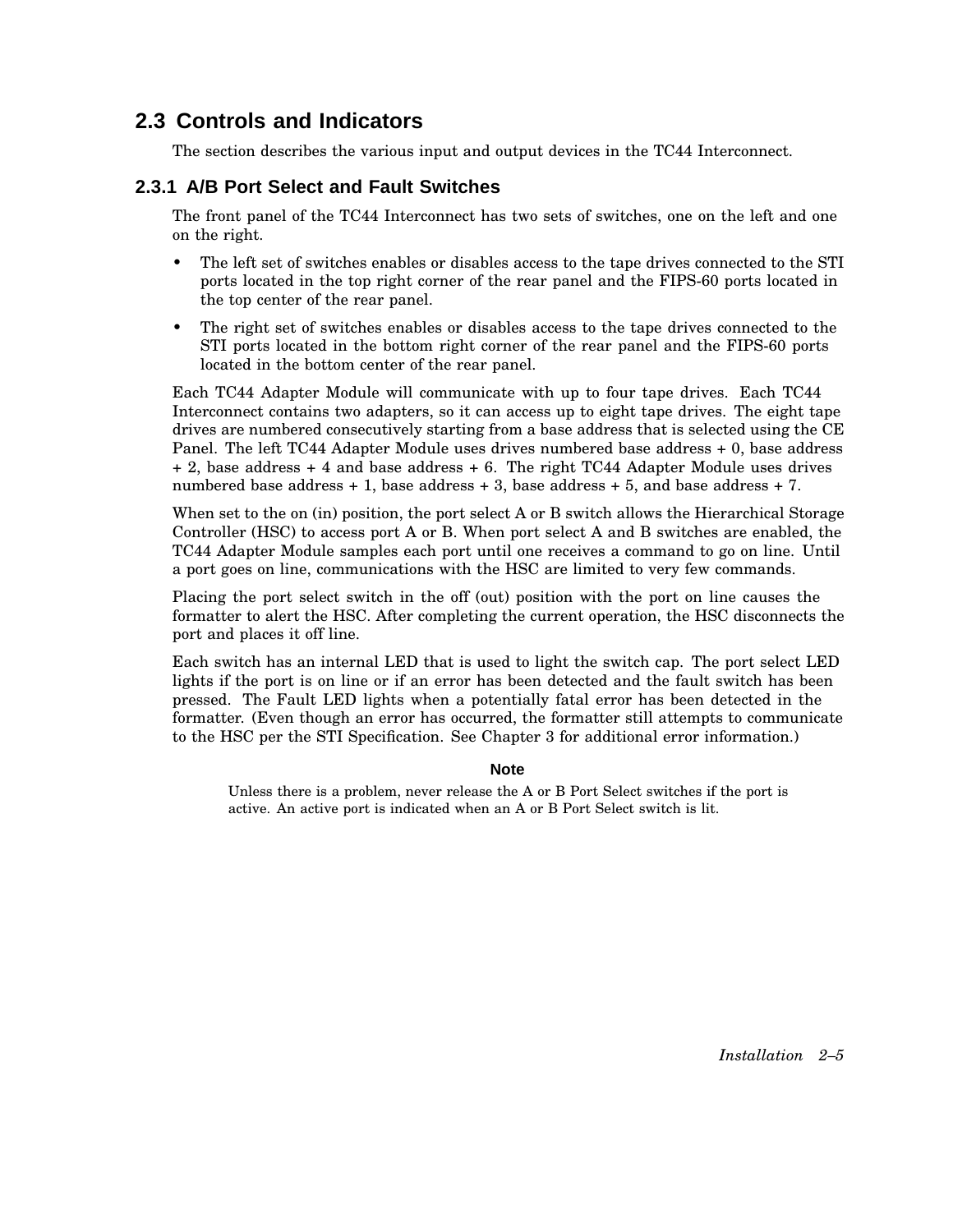### **2.3.2 The CE Panel**

The customer engineer (CE) panel is the primary maintenance tool for the TC44 Interconnect. It is used to:

- Set a logical base drive address
- "Mask" drives that the TC44 Interconnect cannot use because they are allocated to other systems connected to the FIPS–60 channel
- Perform loopback diagnostics
- Display configuration and status information





#### *2–6 Installation*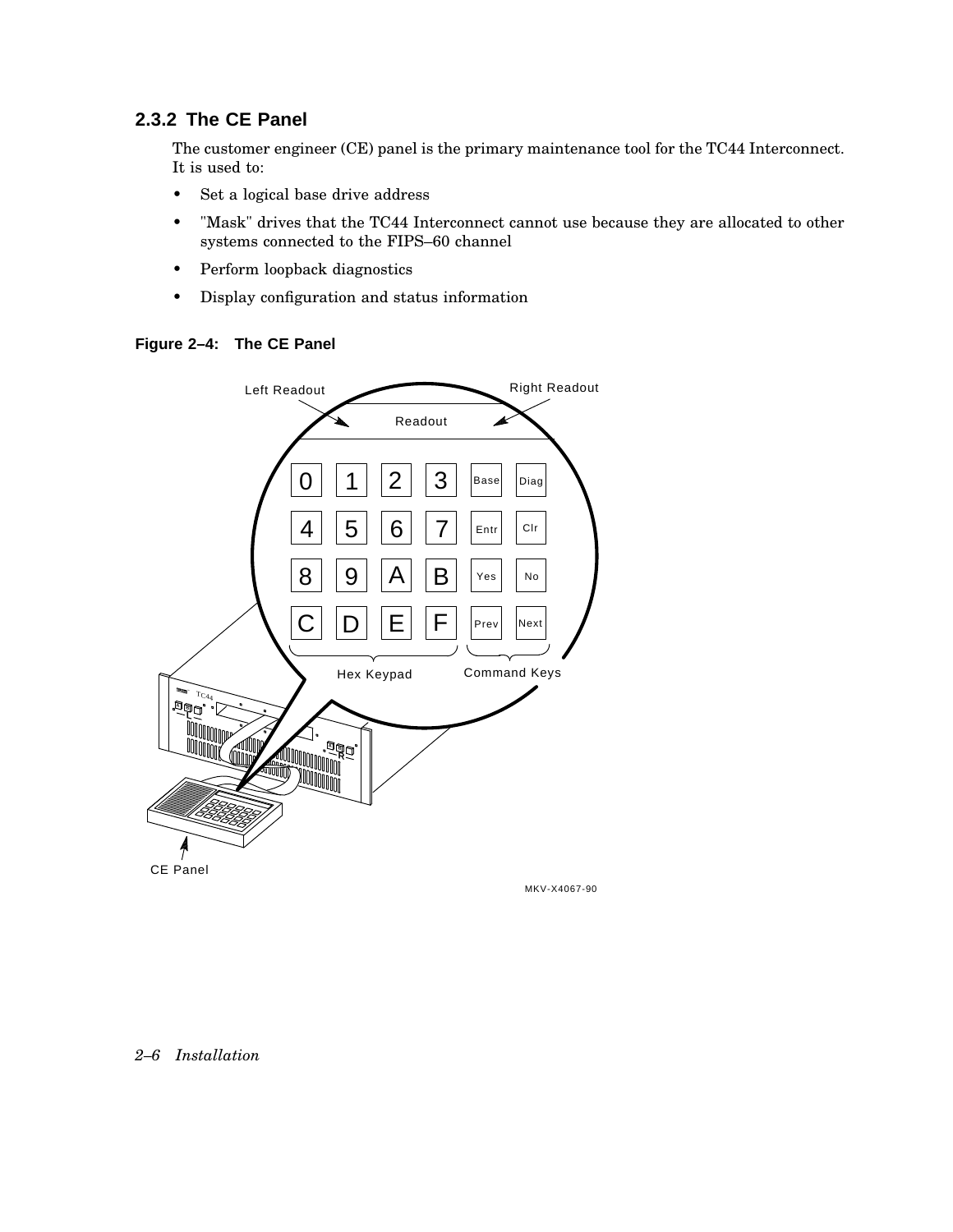#### **2.3.3 TC44 Adapter Module Status LEDs**

Each TC44 Adapter Module contains three LED indicators. These LEDs can be seen by looking through the right side of the grill located in the front panel. The top set of LEDs display the status of the left TC44 Adapter Module and the bottom set displays the status of the right TC44 Adapter Module. Figure 2–5 shows the location of the LEDs and Chapter 3 describes each of them.





### **2.4 Selecting Configurations**

Each TC44 Interconnect can communicate with up to eight tape drives (four per TC44 Adapter Module). It is important to determine which drives will be connected to the TC44 Interconnect prior to setting up the entire configuration because the TC44 Interconnect cannot share any of its tape drives with other hosts. Once eight or fewer tape drives have been selected and they are no longer accessible by any other systems, you may begin to set up the configuration.

#### **2.4.1 Configuring the TC44–AA/BA STI to FIPS-60 Interconnect**

The TC44 Interconnect must be powered up and configured prior to being connected to an active channel.

*Installation 2–7*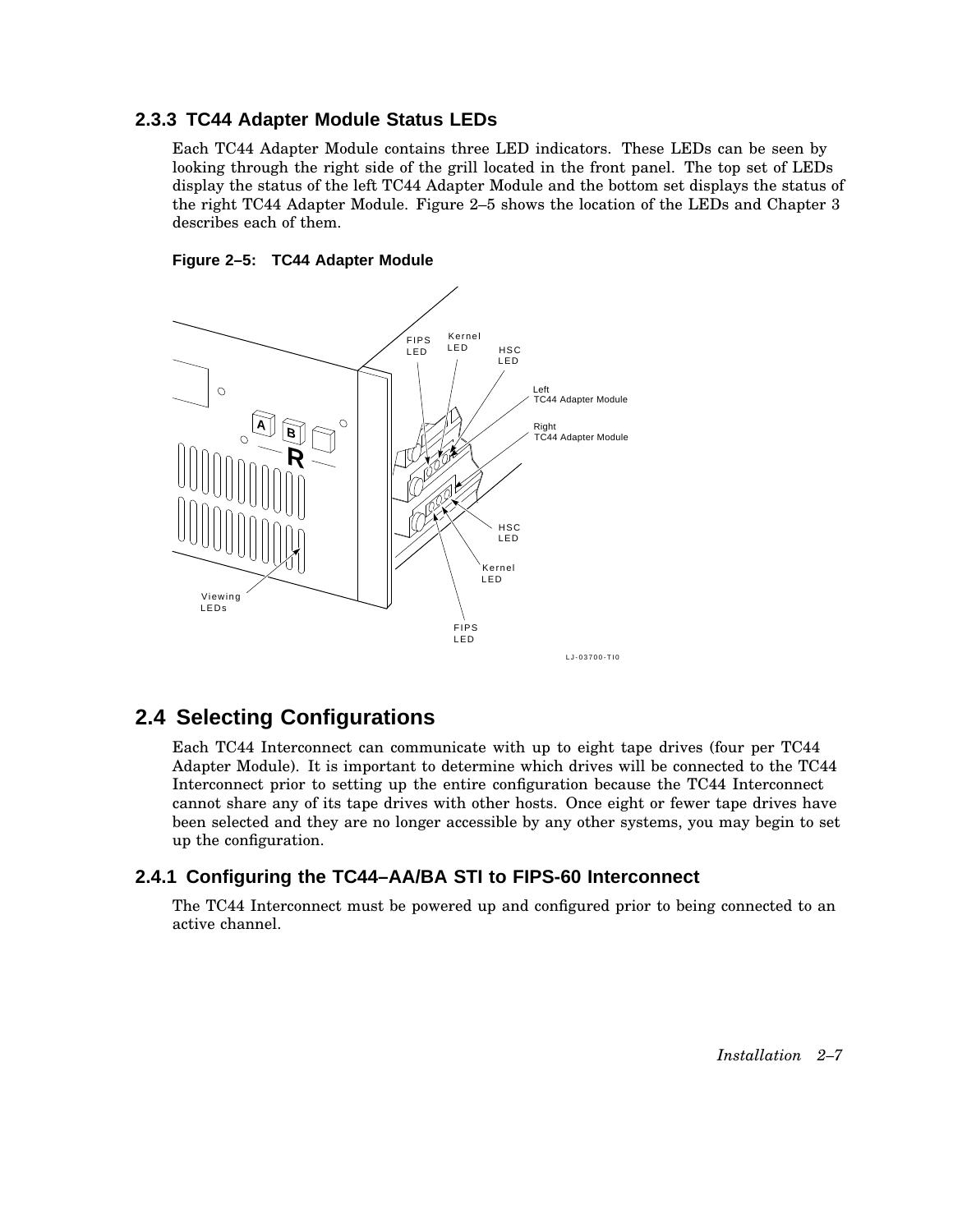#### **2.4.1.1 Installing Loopback Connectors**

Two loopback connectors are included with each TC44 Interconnect, one BUS loopback and one TAG loopback. This means only one channel can be configured or tested at any time. Before powering up the TC44 Interconnect install the loopbacks on the top two connectors to use the left channel or install them on the bottom two connectors to use the right channel.

#### **2.4.1.2 Turning the Power On**

Operating voltage is present before shipment. If the voltage selected is not compatible with the site power, set the switch to the correct voltage as shown in Figure 2–6.

The TC44 Interconnect does not have a power switch. To power up the unit, plug in the power cord. When connecting the power cord for the first time, perform the following steps:

- 1. Make sure the Voltage Select switch is set to the voltage required at your site.
- 2. Remove and discard the safety tape.
- 3. Plug the correct power cord into the power plug on the unit.

When power is applied the power-up diagnostics will be executed and the status of the tests are output to the TC44 Adapter Module LEDs and the CE Panel Display. If the diagnostics run successfully, the following events will occur:

- The LEDs on the TC44 Adapter Module will light sequentially and the CE Panel hardware and software revisions will be displayed on the CE Panel display.
- All the LEDs will go out and the microprocessor kernel LED will begin blinking to indicate that the microprocessor kernel is operational. At the same time the message "PWRUP OK" will be displayed on the left side, right side, or both sides of the CE Panel display, depending which TC44 Adapter Module is connected to a channel or a set of loopbacks.
- The FIPS LED will light and remain on, indicating an operational status.
- The HSC LED will light and remain on. If a loopback is installed on that TC44 Adapter Module then this indicates the internal circuits are operational. If an active channel is connected to that TC44 Adapter Module then this indicates a valid connection to the HSC.

If the power-up diagnostics do not execute successfully, then go to Chapter 3 to perform basic troubleshooting.

#### **2.4.1.3 Turning the Power Off**

Before removing the power cord to turn the power off, make sure that none of the A or B Port Select switches are lit (indicating activity on the port). If a switch is lit, wait until it goes out. When all activity on the ports has stopped, disable the ports by placing the A and B Port Select switches in the off (out) position. The TC44 Interconnect is now ready to be unplugged.

#### *2–8 Installation*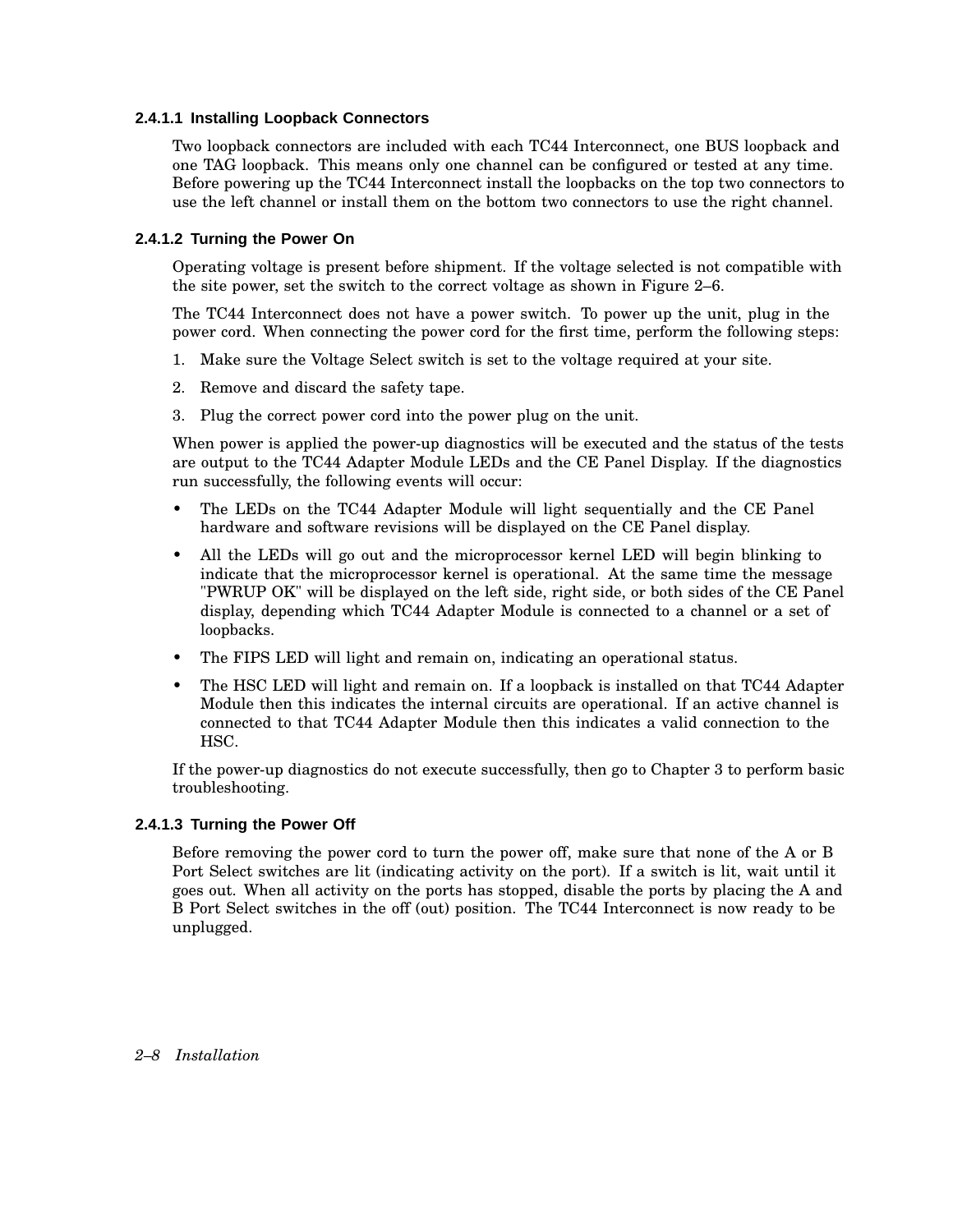#### **Figure 2–6: AC Power Cord and Voltage Select Switch**



#### **2.4.1.4 Selecting a Base Address**

To set the base address:

- 1. Slide the CE Panel out of its pocket and press the Base key.
- 2. When the message BASE ADDRESS IS  $\alpha$  :CHANGE? appears on the display press  $\sqrt{1}$ es.
- 3. The message NEW BASE ADDRESS? will be displayed. Input the new base address and press Entr. The new address will be displayed as BASE ADDRESS: *b*.

#### **2.4.1.5 Masking Drives**

The TC44 Interconnect requires that it be the only device that has access to the drives its cluster has been allocated. Problems will occur if other hosts are allowed to use the drives that have been allocated to the cluster using the TC44 Interconnect. Drive Masking was developed so the TC44 Interconnect would not try to communicate to drives it was not allocated. Drive Masking configures the TC44 Adapter Module to send back a "drive not there" status to the hierarchical storage controller (HSC) and it will never initiate communications to the "masked" drives over the FIPS channel. This allows other hosts to use the masked drives.

When using a TA92, if a tape drive does not exist at one or more of the eight addresses, it must be masked out or the TC44 Interconnect will not pass self-test when it is connected to the channel.

*Installation 2–9*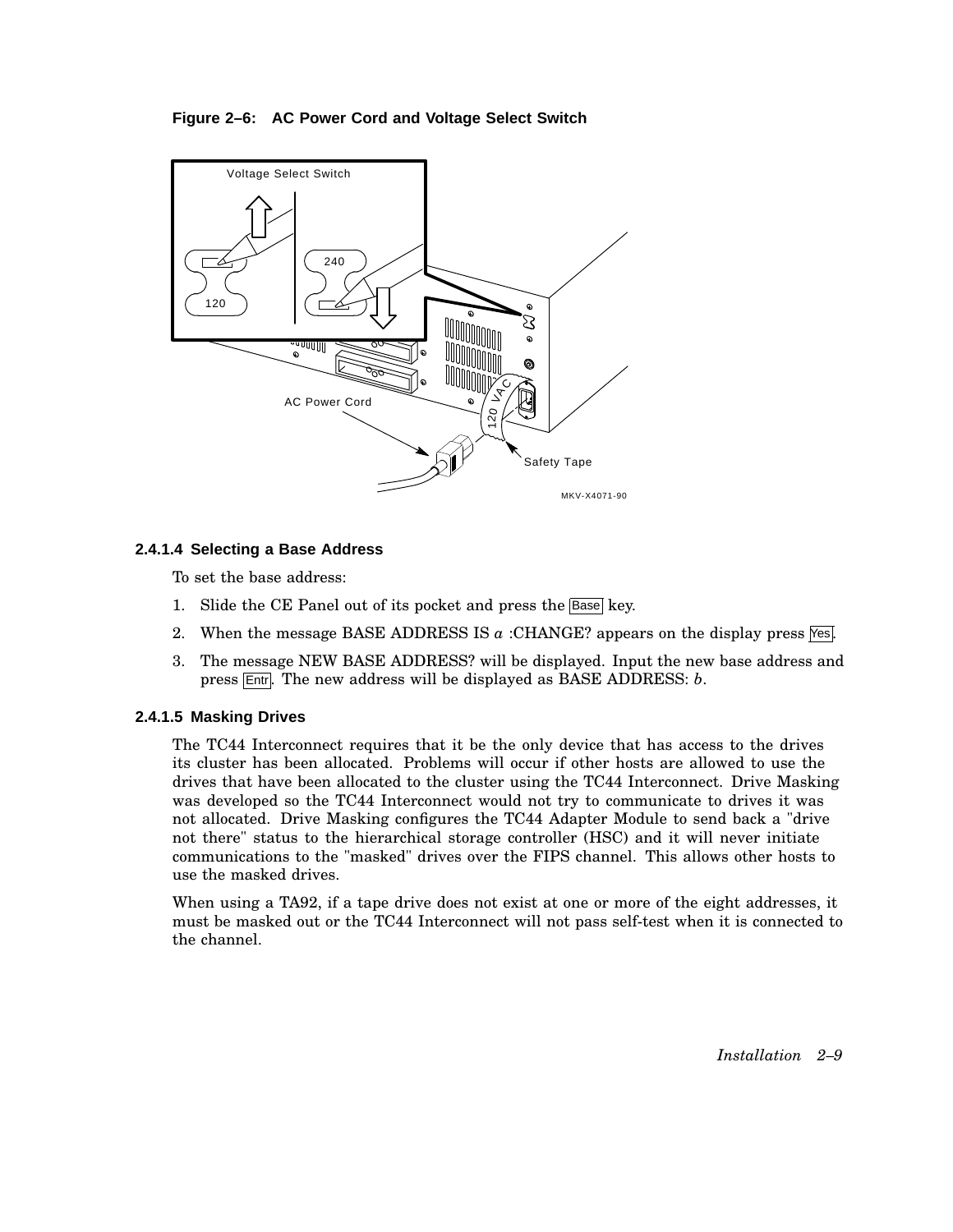#### **Note**

Even if the TC44 Interconnect is not using all eight drives a block of eight contiguous drive addresses must remain available on the HSC, starting from the base address selected for the TC44 Interconnect.

Follow this procedure to mask off drives:

- 1. Disable the STI ports by putting the A and B Port Select switches in the off (out) position.
- 2. Install the loopback connectors on the channel that controls the drives to be masked off (Section 2.3.1).
- 3. Slide the CE Panel out of its pocket and select diagnostics by pressing  $\boxed{\text{Diag}}$ .
- 4. To select the left adapter, press  $\sqrt{5}$  when USE LEFT ADAPTER? appears on the display. To select the right adapter, press  $\overline{N}$  when USE LEFT ADAPTER? appears on the display.
- 5. Press  $\overline{p}$  followed by  $\overline{\text{Ent}}$ . MY DRIVES *a, b, c, d* will appear, where "*a,b,c,d*" are the drives that are allocated to the TC44 Adapter Module.
- 6. Pressing the drive number followed by  $\sqrt{|\cos|}$  will enable the drive, and  $\sqrt{|\cos|}$  will disable or mask the drive. The display will then show its latest drive selection configuration. Continue to select/deselect drives until the desired combination is reached. (At least one drive has to be selected at all times.)
- 7. Select diagnostics again by pressing  $\boxed{\text{Diag}}$  to leave the drive selection and return to the main menu.
- 8. If more drives must be masked from the other TC44 Adapter Module turn the TC44 Interconnect power off, move the loopback connectors to the other FIPS–60 channel, turn the TC44 Interconnect power on and run steps 2 through 7 again.
- 9. When the drives are masked out as required turn the TC44 Interconnect power off and remove the loopback connectors.

#### **Note**

Digital does not recommend sharing access to the Storage Technology control units with other hosts. Should it be necessary to do this, make sure that no other system on the channel has access to the drives that have been allocated to the cluster connected via the TC44 Interconnect (this is usually accomplished by using the "vary offline" command on the non-Digital hosts). If the masking is not done correctly, data may be lost and unpredictable operation will result.

*2–10 Installation*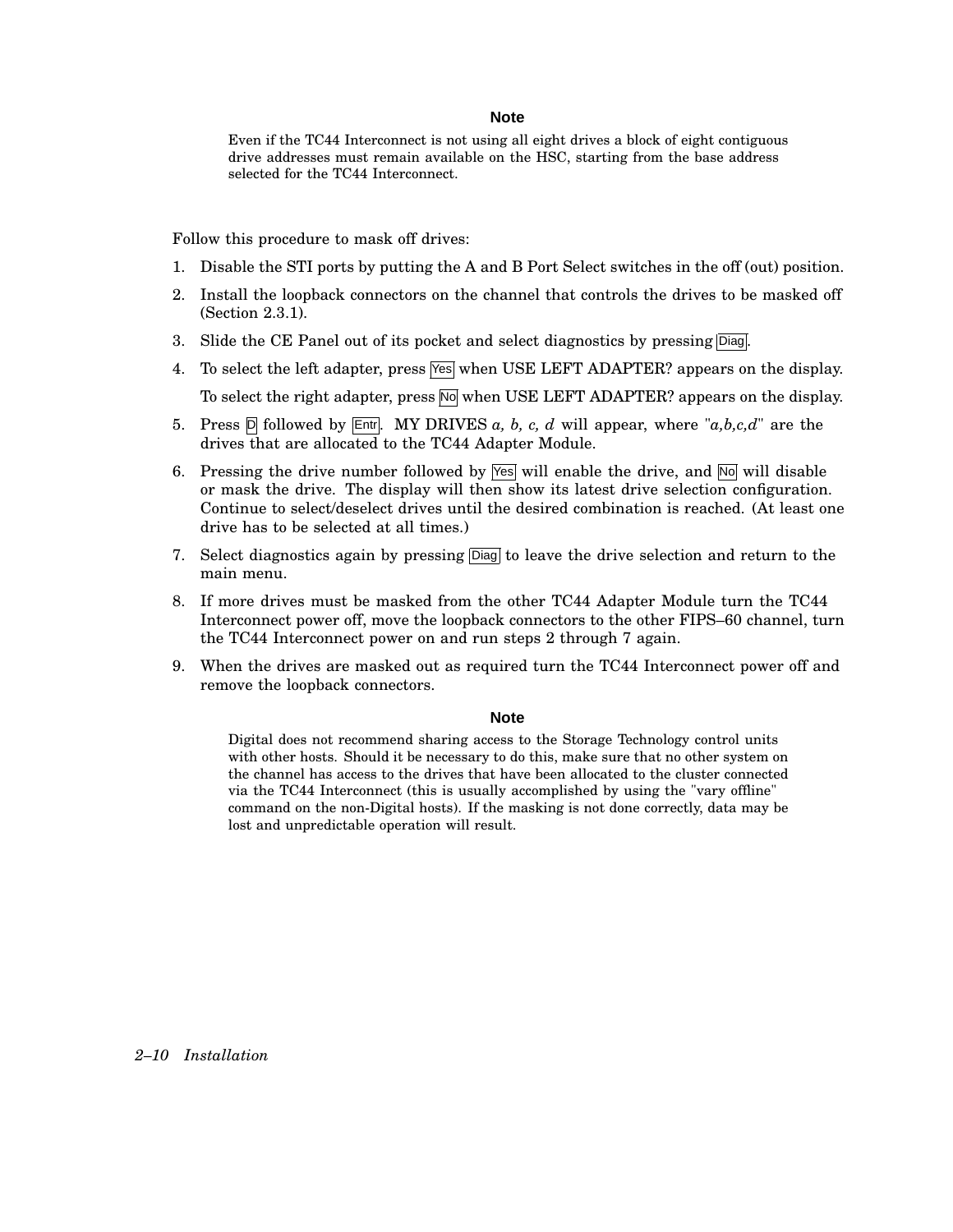## **2.5 Cabling**

The system manager will determine the physical configuration of the system.

### **2.5.1 Selecting Control Unit Transfer Speed**

It is beyond the scope of this manual to discuss the details of setting up a Storage Technology or Digital tape subsystem. When installing the TC44 Interconnect with Storage Technology equipment it is recommended that the installation be a joint effort between the Storage Technology and Digital Customer Service Engineers. When installing a TA92 configuration, review its documentation for installation and configuration information.

In order to setup a Storage Technology Control Unit or a Digital TA92 correctly, the channel transfer speed must be set to 3 MBytes/second streaming. In some cases this is equivalent to a setting of "0D" and in other cases it is "00" The correct settings can be determined by reading the documentation for the control unit being configured.

### **2.5.2 Connecting the FIPS-60 Cables**

If both channels are being used there will be two pairs of standard blue FIPS channel cables. They have 50-pin keyed connectors on each end and a maximum length of 122 meters (400 feet). They connect the TC44 Interconnect to a Storage Technology control unit or Digital TA92.

To connect the FIPS-60 cables (Figure 2–7), perform the following steps:

- 1. Remove the protective caps from the four FIPS-60 connectors on the rear of the enclosure.
- 2. Inspect the enclosure connectors and cable end connectors for bent pins. Straighten them, if necessary.
- 3. Tag the individual cables "R BUS," "R TAG," "L BUS," and "L TAG" at both ends. (This will prevent confusion during installation, or when removing these cables for loopback testing.)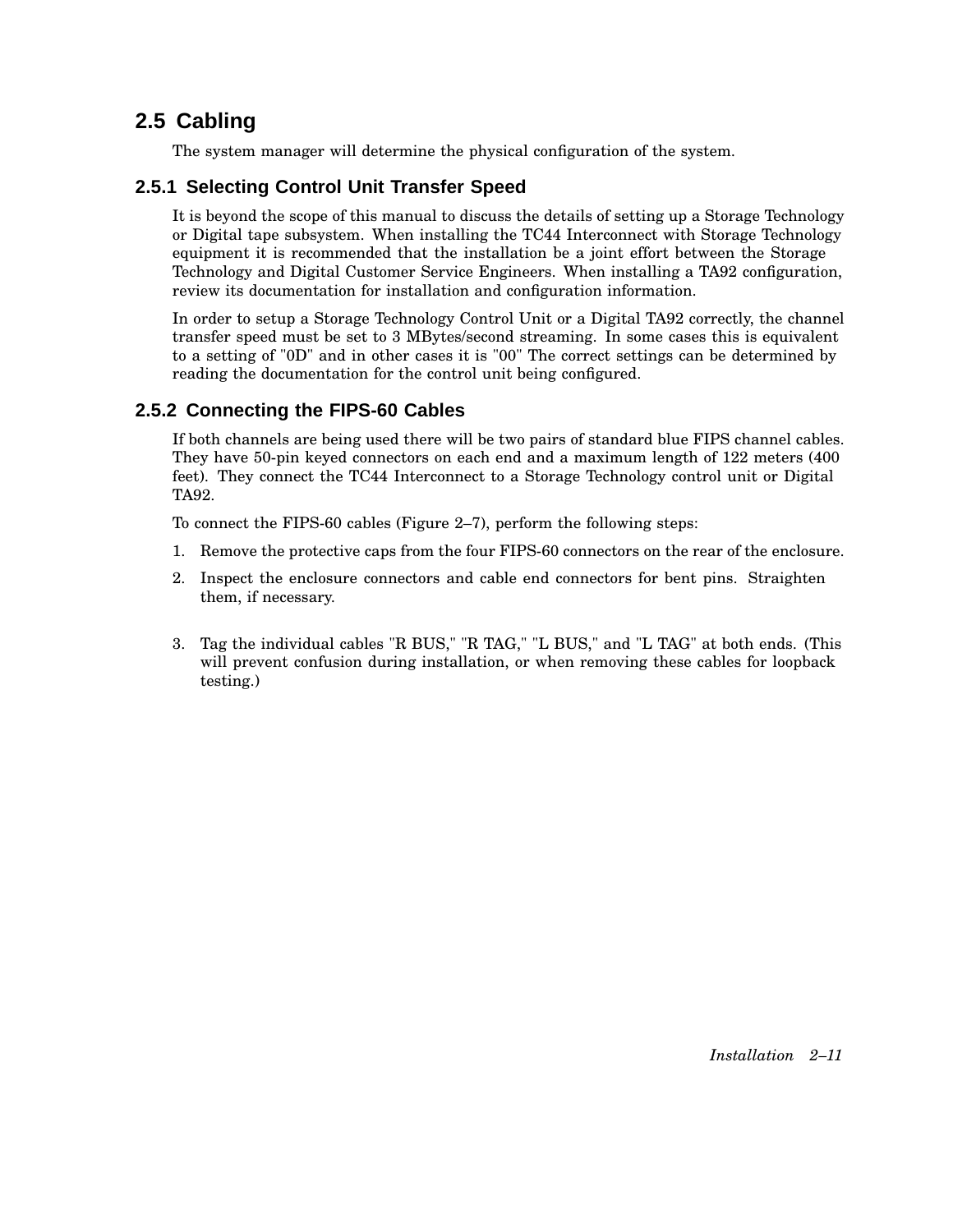#### **Figure 2–7: Connecting the FIPS-60 Cables**



#### **CAUTION**

Use extreme caution when performing steps 4, 8, and 10 because a misalignment can damage the connector pins.

#### **Note**

Ensure that the dark colored connectors of the FIPS-60 cables are connected to the TC44 and the light colored connectors are connected to the control unit.

- 4. Connect the right bus cable by pressing the dark colored end into the bottom connector at the center rear of the cabinet. (Note that the narrow side is up and the retaining screw is on the bottom.)
- 5. Secure the connector in place by tightening the connector retaining screw (slotted).

#### *2–12 Installation*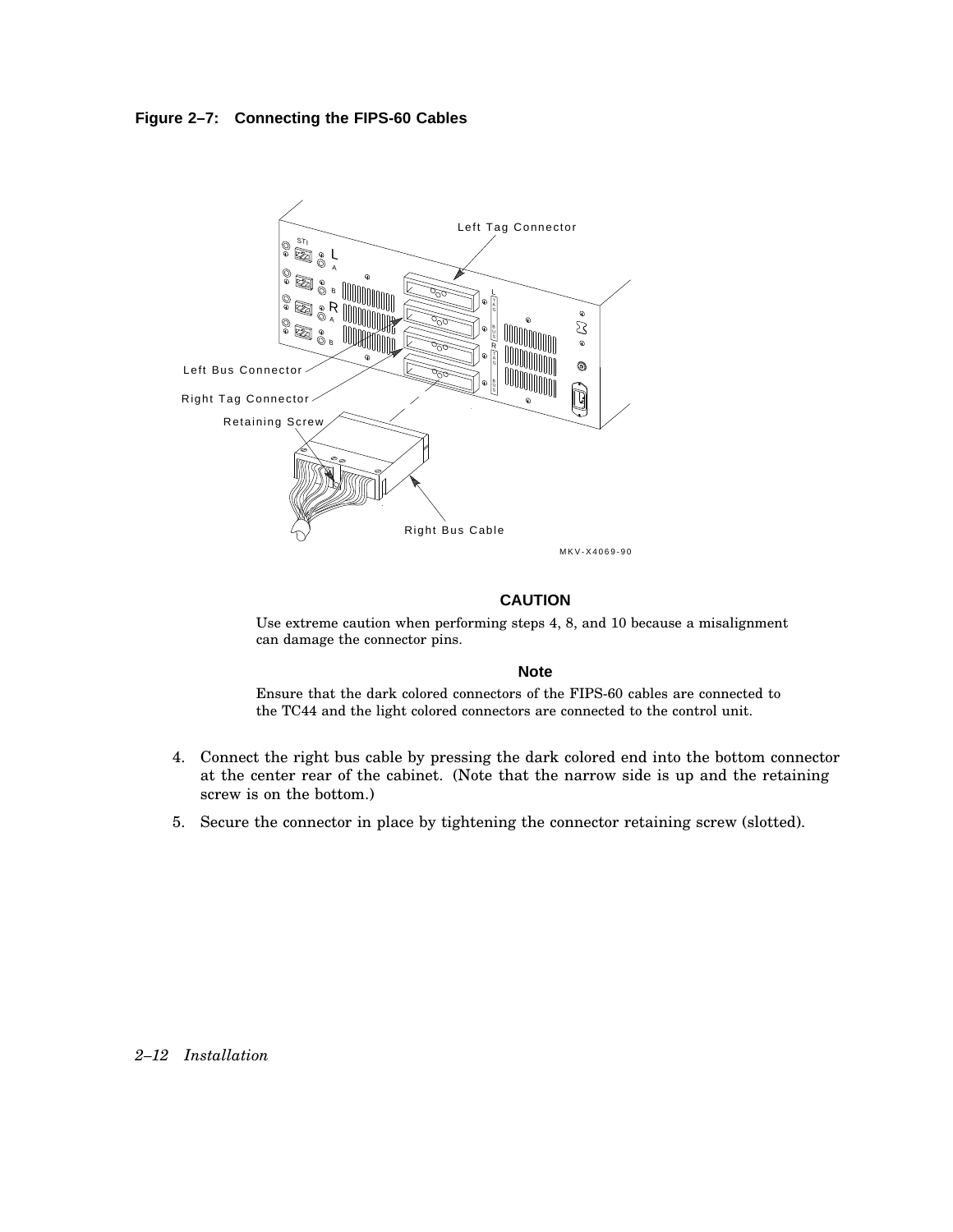- 6. Repeat the previous two steps with the right tag cable (the next higher one on the cabinet).
- 7. Follow this procedure again to install the left tag cable, and then the left bus cables.
- 8. Connect the light colored connector ends to the appropriate plugs on the Storage Technology control unit or Digital TA92.
- 9. Secure the connector in place by tightening the connector retaining screw (slotted).

#### **Note**

The FIPS–60 Interface must be terminated at the Storage Technology control units. The TC44 Interconnect will not operate properly if the channel is connected to multiple Storage Technology control units.

- 10. When working with a Storage Technology control unit install the terminators on the signal-out ports.
- 11. Secure the terminator in place by tightening the connector retaining screw (slotted).

#### **2.5.3 Connecting the STI/HSC Cables**

The TC44 Interconnect connects to an HSC by means of Digital's standard interface (SI) cables, which come in various lengths from 3 meters (10 feet) to 24.4 meters (80 feet). See Table 2–1.

**Table 2–1: STI/HSC Cable Information**

| <b>Part Number</b> | Length                     |
|--------------------|----------------------------|
| <b>BC26V-10</b>    | $3.05$ meters $(10$ feet)  |
| <b>BC26V-25</b>    | $7.62$ meters $(25$ feet)  |
| <b>BC26V-50</b>    | $15.24$ meters $(50$ feet) |
| <b>BC26V-80</b>    | $24.38$ meters $(80$ feet) |

If there is one HSC, connect the "A" port only. With two HSCs, use both "A" and "B" ports for a redundant configuration (Figure 2–8).

Verify that the following HSC setup has been performed:

1. The K.SI module(s) is installed in the slot closest to the CPU subsystem.

#### **NOTE**

The TC44 Interconnect works only with the L0119-YA D/T K.SI cards and not with the L0108-YB K.STI card.

2. The K.SI card is configured for TAPE (the default is DISK).

*Installation 2–13*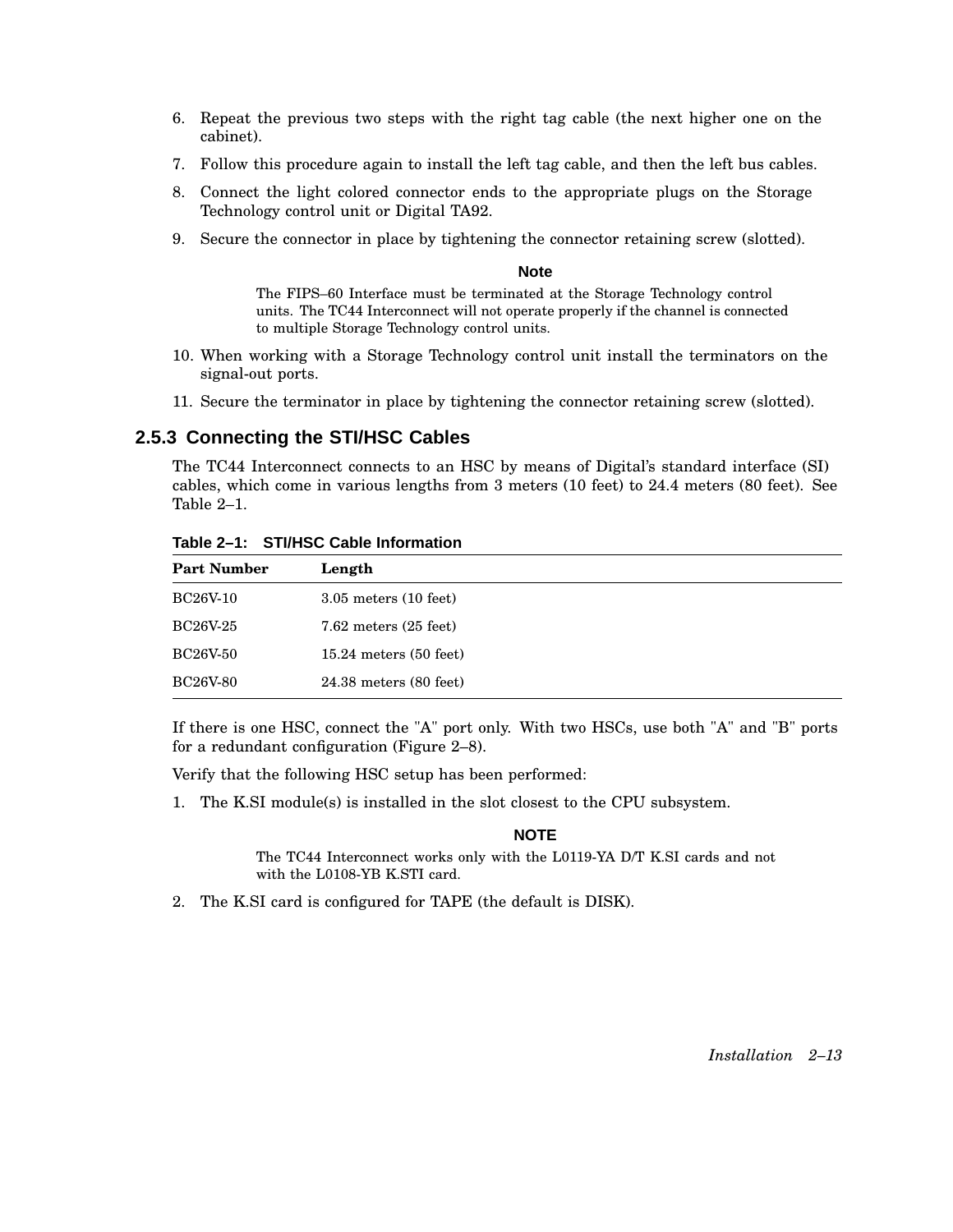**Figure 2–8: Redundant System Configuration**



MKV−R4000−90

*2–14 Installation*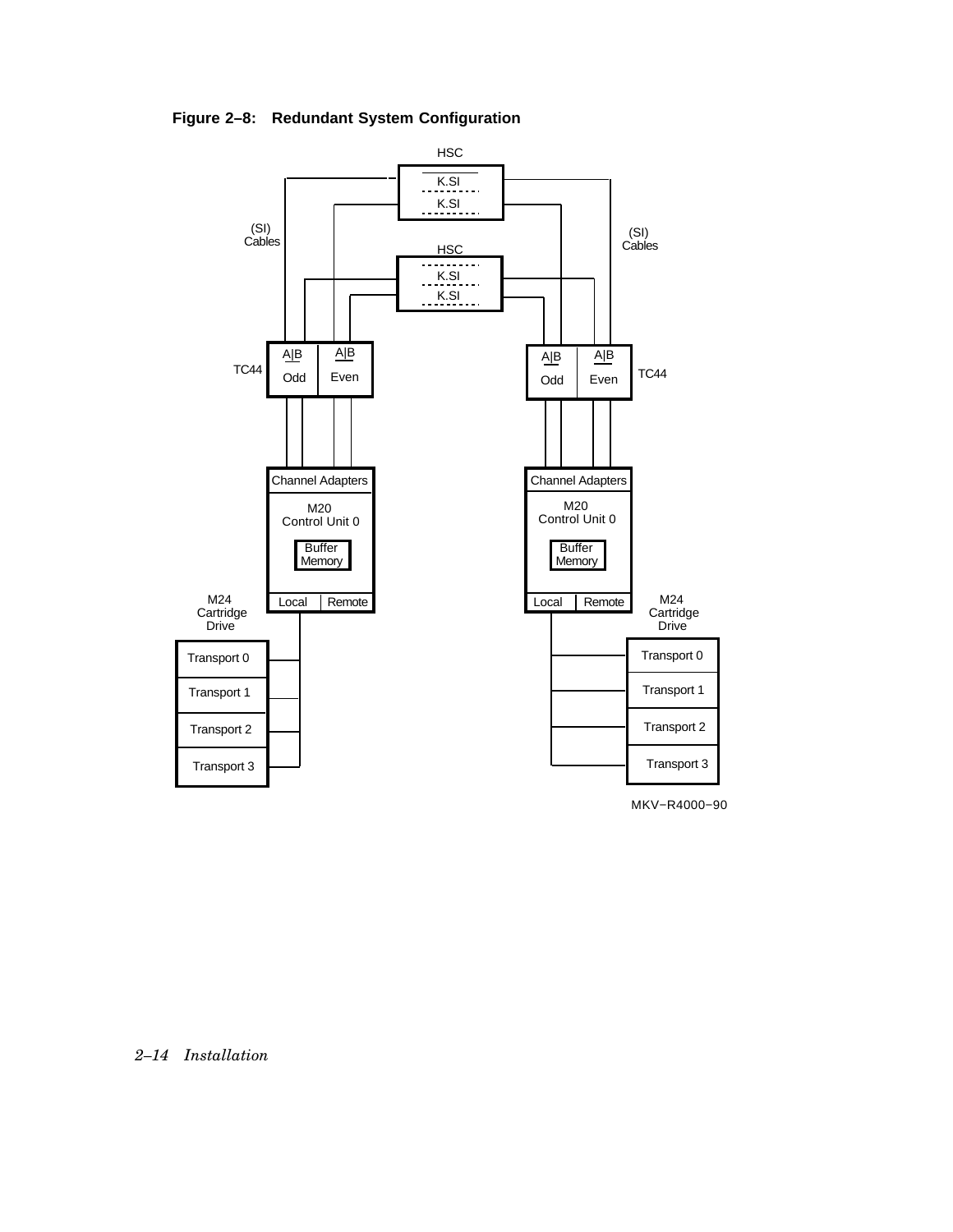To connect the STI/HSC cables (Figure 2–9), perform the following steps:

- 1. Tag the individual cables "RB," "RA," "LB," and "LA" at both ends. (This will prevent confusion when removing these cables.)
- 2. Connect the right "A" cable by pressing it into the bottom "A" connector at the left rear of the cabinet. (Note the key pin position.)

**Figure 2–9: Connecting the STI/HSC Cables**



- 3. Secure the connector in place by tightening the two connector retaining screws (Phillips).
- 4. Repeat the previous two steps with the right "B" cable (the next lower one on the cabinet).
- 5. Follow this procedure to install the left "A" and "B" cables.
- 6. Be sure that the HSC requestor cards are in place and have been properly configured. See the *HSC Installation Manual* (EK-HSCMN-IN).

The configuration is ready to be brought on line. Refer to Section 2.4.1.2 to turn the TC44 Interconnect power on. If problems occur, refer to Chapter 3 for basic troubleshooting instructions.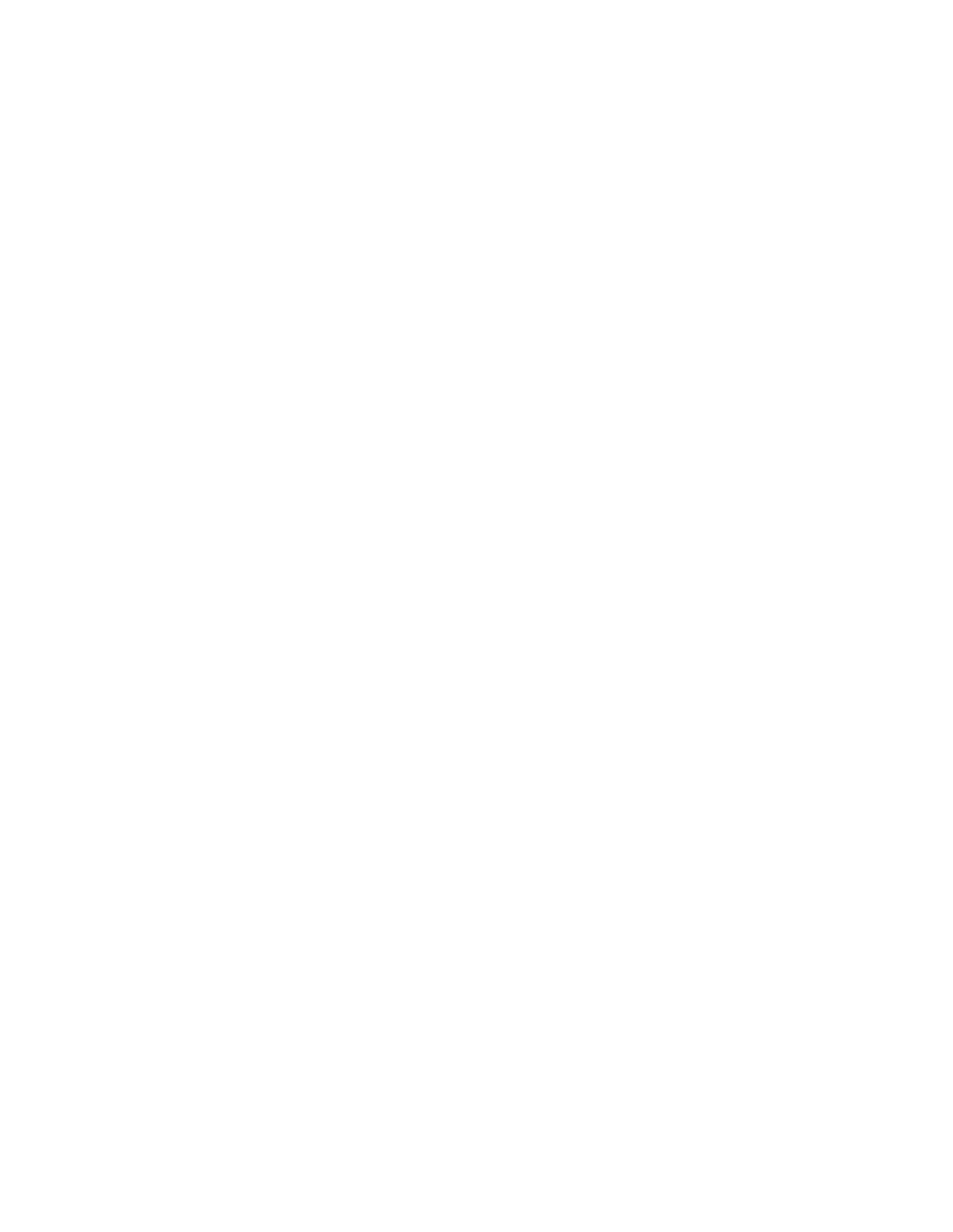# **Chapter 3 Verification and Error Indications**

This chapter contains information on basic installation troubleshooting for the TC44 Interconnect.

## **3.1 Basic Troubleshooting**

Basic troubleshooting consists of performing the corrective actions indicated by error codes reported by the CE panel display, the LEDs on the front panel, or by messages on the host system.

For additional information on error codes, service aid diagnostics, and field replaceable unit replacement, see the *TC44-AA/BA STI to StorageTek 4400 ACS Interconnect Hardware Maintenance Manual* (EK-TC44I-TM).

#### **3.1.1 Power-Up Diagnostics Errors**

At power-up, the display on the CE panel shows the hardware and software versions of the CE Panel. After approximately 30 seconds the diagnostics should complete and the message "PWRUP OK" should be displayed on both halves of the CE Panel display (if both channels are connected). If there is a fault, follow the steps below based on the TC44 Adapter Module status LEDs (Figure 2–5) and the A/B Port Select Switches (See Table 3–1).

#### **3.1.1.1 Kernel Error Indication**

The microprocessor kernel failure is indicated by a failure of the center LED to light, and means that the associated TC44 Adapter Module must be replaced. See the *TC44-AA/BA STI to StorageTek 4400 ACS Interconnect Hardware Maintenance Manual* (EK-TC44I-TM) for replacement procedures.

*Verification and Error Indications 3–1*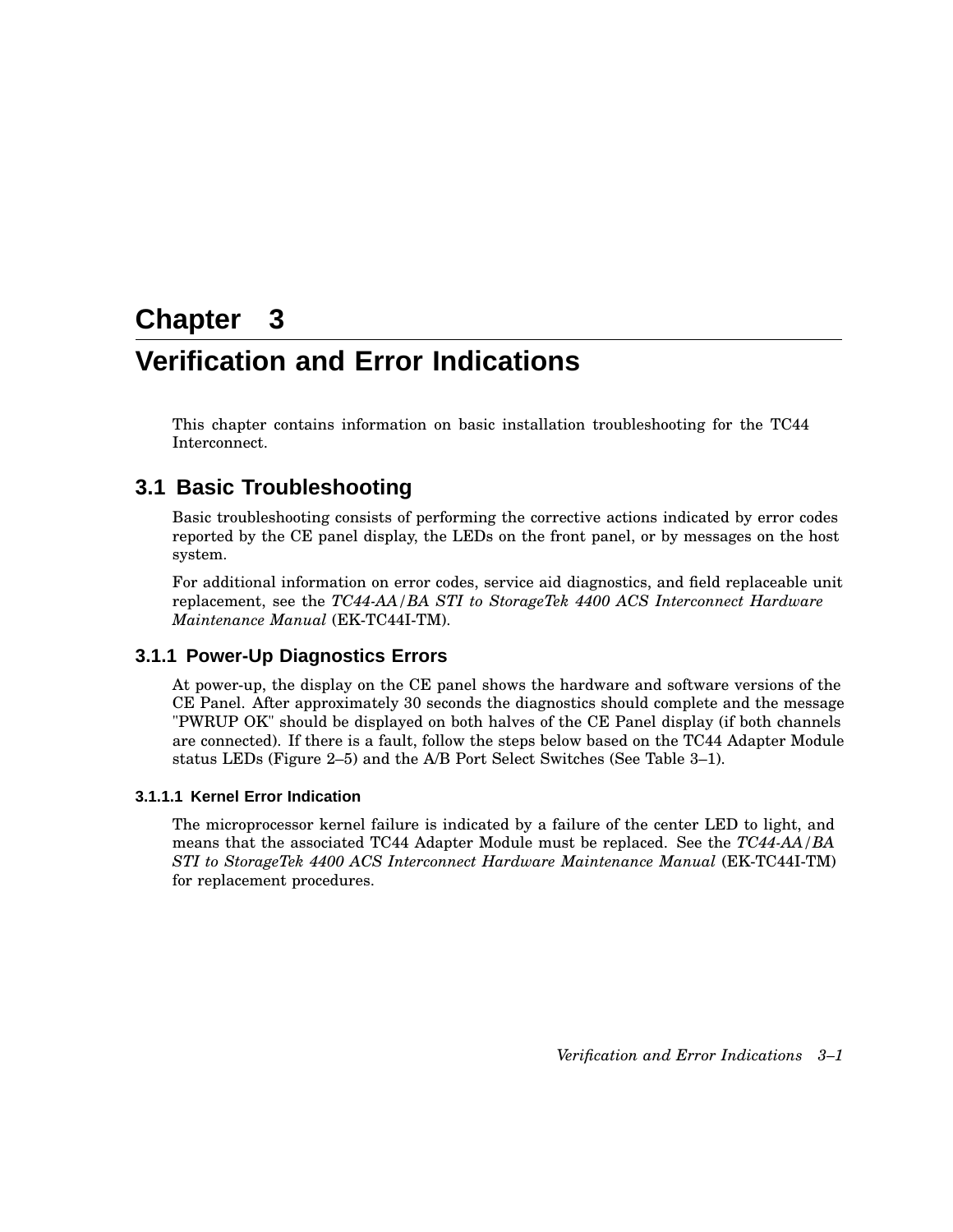#### **3.1.1.2 FIPS Error Indication**

If the FIPS LED does not blink, the data connection to a channel has not been made. If the other TC44 Adapter Module is operating correctly, isolate the problem by performing the following steps:

- 1. Turn the TC44 Interconnect power off.
- 2. Swap the FIPS cables and turn the TC44 Interconnectpower on.

If the problem has moved to the other board, the problem is in the FIPS-60 cables or the control unit.

If the fault indication persists, the problem is internal to the TC44 Interconnect enclosure (cables or board). See the maintenance manual for further troubleshooting and replacement procedures.

#### **3.1.1.3 HSC Error Indication**

If the HSC LED does not blink, the connection to a valid channel has not been made. Note that a fault indication in the FIPS LED will not allow the HSC power-up diagnostics to start. If the other TC44 Adapter Module is operating correctly, isolate the problem by performing the following steps:

- 1. Turn the TC44 Interconnect power off.
- 2. Remove the suspect pair of STI cables from the rear of the TC44 Interconnect enclosure.
- 3. Replace the cables with the pair from the HSC that worked correctly.
- 4. Turn the TC44 Interconnect power on and complete the power-up diagnostics.

If the LED now indicates no fault, the problem is in the HSC or with STI cables.

If the fault indication persists, the problem is internal to the TC44 Interconnect enclosure (cables or board). See the maintenance manual for further troubleshooting and replacement procedures.

#### **3.1.1.4 Front Panel Error Indication**

When a fatal error occurs, press the  $\sqrt{\frac{F_{\text{full}}}{F_{\text{full}}}}$  switch once to display the error code (see Table 3–1) and a second time to clear the error. If you press the  $\sqrt{F_{\text{ault}}}$  switch when no fatal error has occurred, all three front panel switch LEDs will light (A, B, and Fault).

**A B Fault Indication** – – \* <sup>1</sup> Kernel Memory Error – \* \* TCU (FIPS) Interface Error \* – \* STI Interface Error \* \* \* Kernel Nonmemory Error

**Table 3–1: Front Panel Fault Indications**

 $\frac{1}{1}$ An asterisk (\*) indicates that the lamp is lit.

#### *3–2 Verification and Error Indications*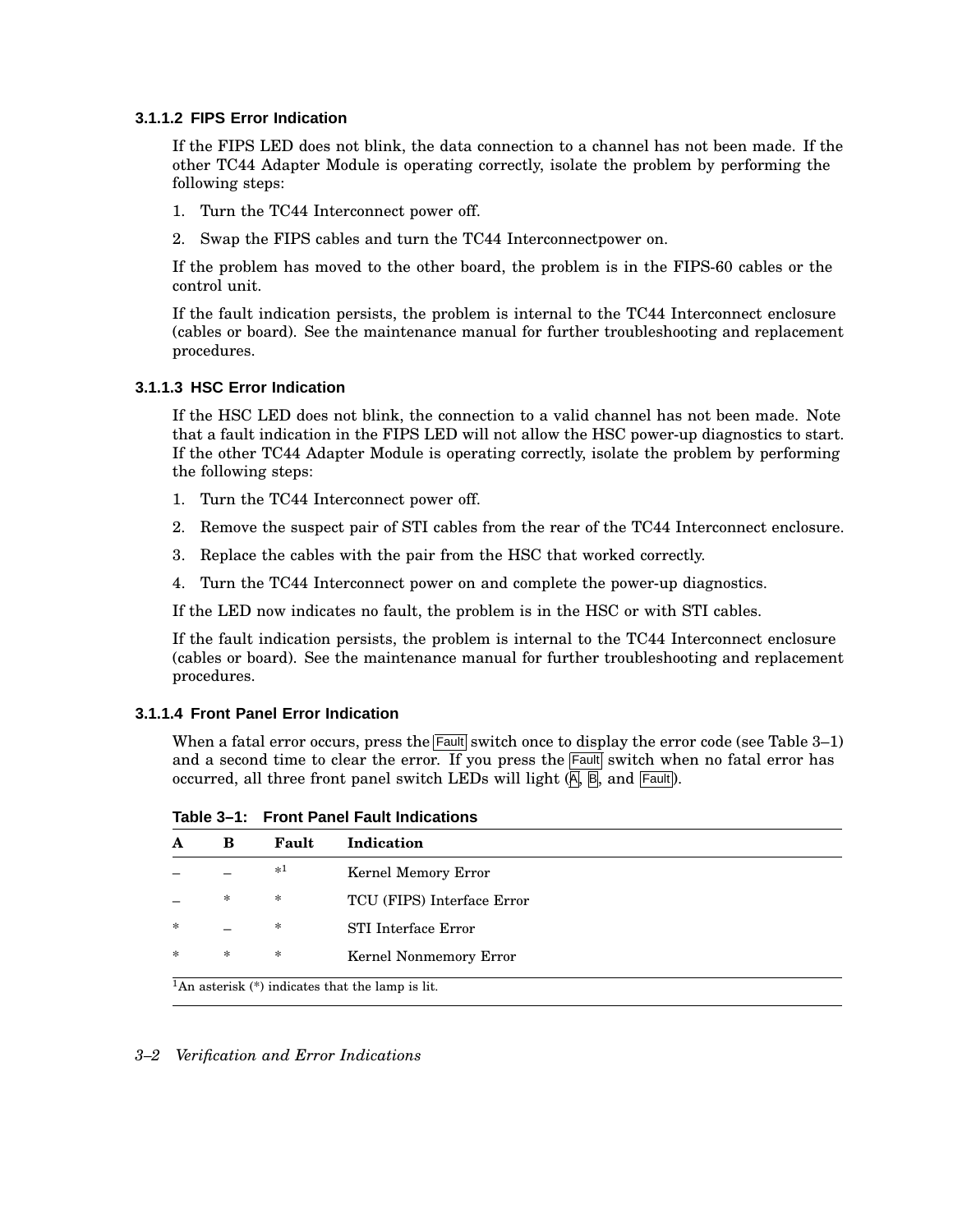## **3.2 Advanced Troubleshooting**

Advanced Troubleshooting Procedures are described in the *TC44-AA/BA STI to StorageTek 4400 ACS Interconnect Maintenance Manual* (EK-TC44I-TM).

*Verification and Error Indications 3–3*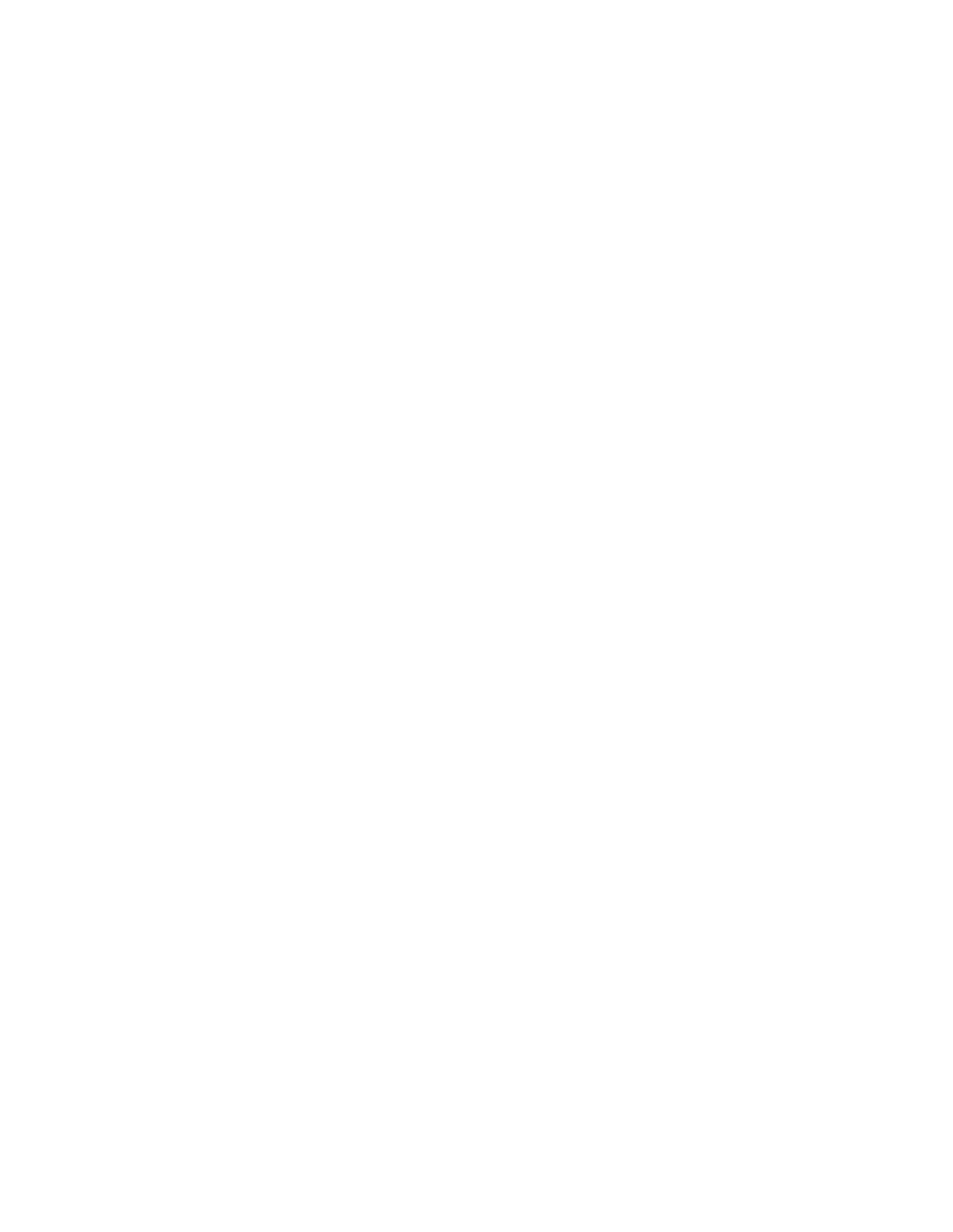# **Appendix A Specifications**

## **A.1 Physical**

#### **Table A–1: TC44–AA/BA Enclosure Dimensions**

|        | <b>Centimeters</b> | <b>Inches</b> |
|--------|--------------------|---------------|
| Height | 17.78              | 7.0           |
| Width  | 44.45              | 17.5          |
| Depth  | 59.69              | 23.0          |

## **A.2 Electrical**

The TC44 Interconnect complies with Underwriters' Laboratories (UL®) for power cord grounded equipment, VDE (German standards and testing organization), and Canadian Standards Association (CSA®) requirements.

**Table A–2: Voltage, Frequency and Power Consumption Specifications**

|                | <b>Low Range</b>      | <b>High Range</b> |
|----------------|-----------------------|-------------------|
| <b>Voltage</b> | 100 to 120 Vac        | 200 to 240 Vac    |
| Frequency      | 60 Hz                 | $50$ Hz           |
| Consumption    | $400 \text{ W}$ (max) | $400 W$ (max)     |

#### **Note**

The only difference between the AA variation and the BA variation is the position of the voltage select switch. The AA variation is set to 120 Vac and the BA variation is set to 220 Vac.

*Specifications A–1*